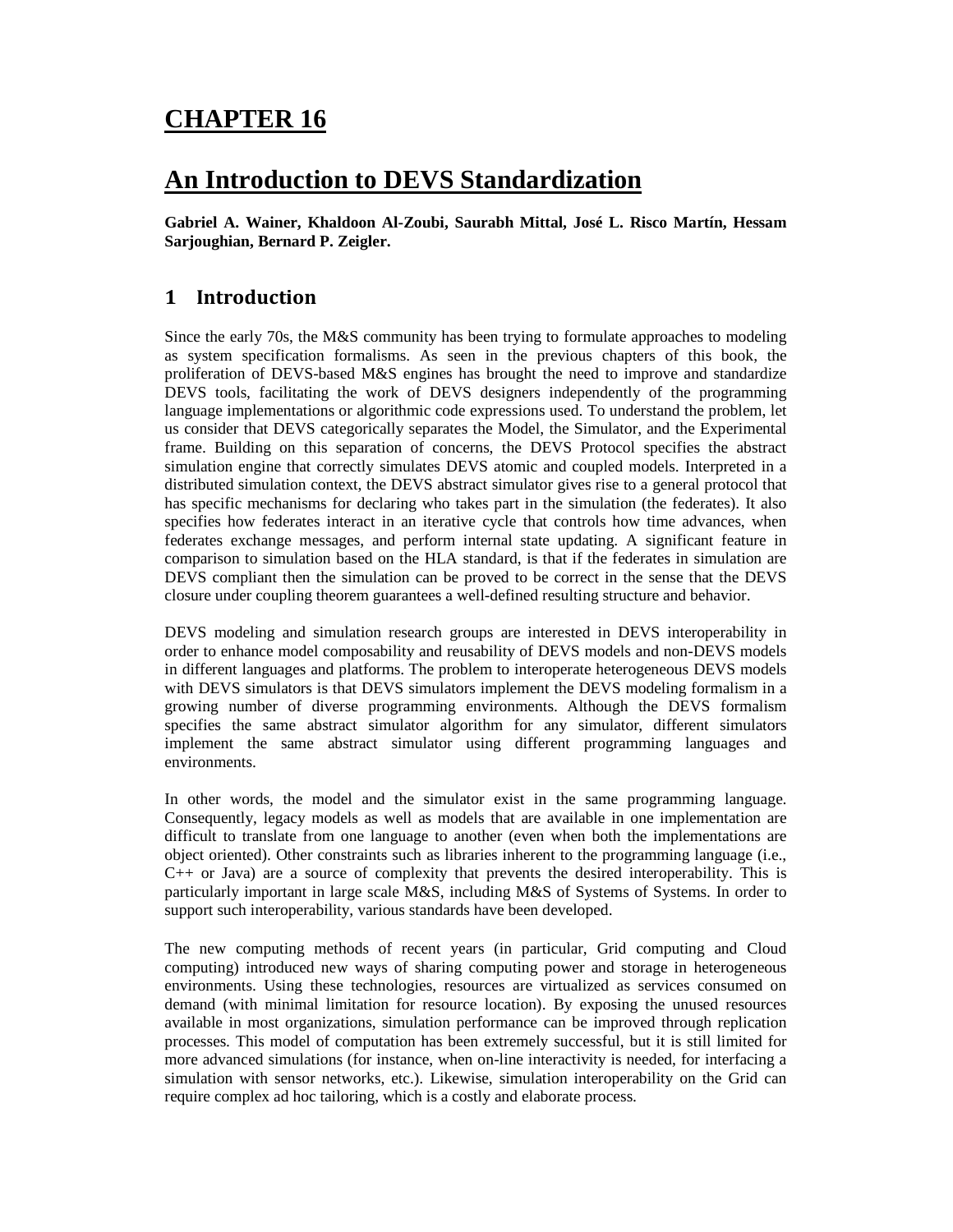Parallel simulation middleware (e.g., GATech Time Warp [1], Warped [2], SPEEDES and WarpIV [3], etc.), had usually focused on tightly coupled systems. Instead, distributed simulation middleware must allow partitioning and running simulations remotely. For instance, DIS (Distributed Interactive Simulation [4]) allowed the development of distributed simulationbased training solutions (by sharing data and computing power remotely). Other solutions included the HLA (High Level Architecture [5]), which was designed for interoperability of distributed simulation assets, and TENA (Test and Training Enabling Architecture [6]), which was built on top of CORBA (and subject to its strengths and limitations, see below) to enable real-time interoperation of assets in geographically distributed test ranges. This distributed simulation middleware focuses on data sharing, distributed processes, communication, and time management (in HLA), and has facilitated the development of large-scale distributed simulations. Nevertheless, model reuse using this kind of middleware is still difficult, ad hoc, and costly. The motivation for the discussion in this chapter stems from this need of model interoperability between the disparate simulator implementations; we intend to discuss the means to provide simulators that are transparent to model execution. We claim that a DEVSbased standard would improve sharing and interoperability of M&S assets, both locally and distributed, including specifications to facilitate a System of Systems that interact using a netcentric platform. At this level, model interoperability is one of the major concerns.

As discussed earlier in this book, there are now numerous libraries and tools for expressing DEVS models across the globe, such as DEVSJAVA [7][1], DEVS/C++ [7],  $CD++$  [8], ADEVS [9], DEVS-Suite [10], James [11], etc. (for a comprehensive list, check http://celldevs.sce.carleton.ca/devsgroup/?q=node/). Although this proliferation of libraries is witness to the numerous advantages in DEVS M&S, its multiplicity not only complicates sharing of models, it also requires modelers to learn the specific programming language in which the simulator is implemented. An important side effect of the latter is that most of the times the modelers then become locked to this language.

The different designs to be discussed in this chapter show efforts to bridge the gap between the different implementations by employing standard means (i.e., XML) in order to share model information and make a step towards model interoperability and reuse.



**Figure 1: Concept of Standardized Independent-platform Model Representation** 

The different designs discussed in this and the following two chapters deal with two different interoperability objectives:

**(1)** *Standardizing DEVS model representation*: the idea is to allow a platform-independent DEVS model representation to be executed by a DEVS-based simulator. In this case, a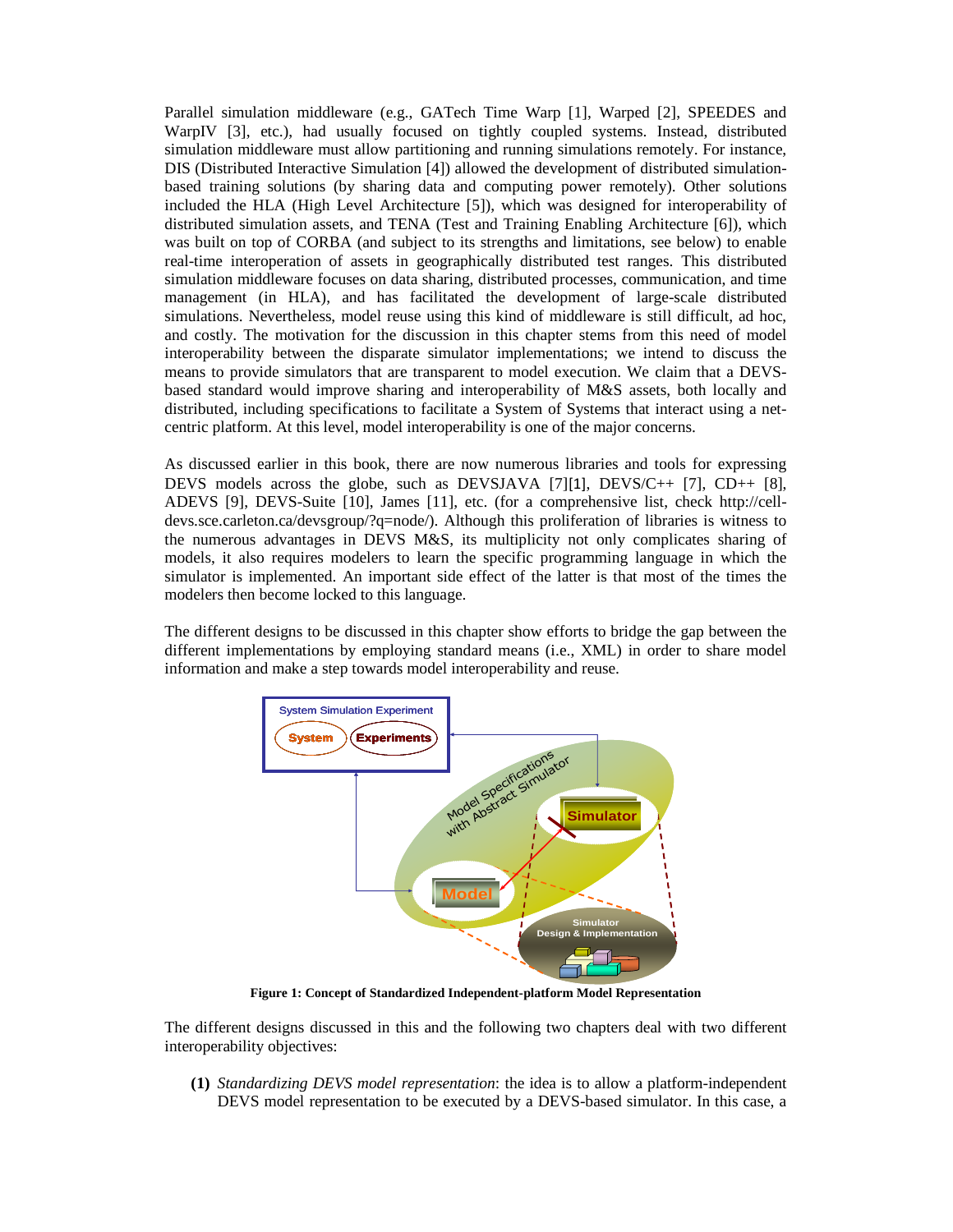DEVS model is executed on a single processor or on a parallel/distributed simulation environment. This allows model reusability without the need of performing longdistance distributed simulation. Typically, models are stored in repositories and retrieved as needed, as shown in Figure 1. In this figure, the Model boxes correspond to DEVS specifications independent of the application domain. These specifications must be independent of computer programming languages, for instance in set theory or some kind of calculus. From such formal specifications, software specifications—such as XML—can be derived. The boxes called Simulator represent the protocols that are needed to execute the specified models. By means of XML, the modeler may use a standard representation of a DEVS scenario that does not require much programming knowledge, making automatic transformations from the XML representation to a particular simulator representation. The implementations shown in this chapter are based on XML (i.e., Document Type Definition (DTD) and later on XML Schema, usually called XML Schema Definition (XSD)).

**(2)** *Standardizing Interoperability Middleware*: the idea is to allow for interfacing different simulation environments, providing synchronization for the same simulation run across a distributed network regardless of their model representation, as shown in Figure 2.



**Figure 2: Concept of Standardized Distributed simulation Middleware** 

The development of this middleware is the area of most interest to overcome current distributed simulation challenges and to meet future expectations, as indicated by a number of surveys [13][14]. Developing a standardized DEVS simulation protocol would allow enabling different DEVS implementations to simulate the same DEVS model hierarchy partitioned between various DEVS domains, while allowing all DEVS domains to execute their legacy models, performing distributed simulation experiment between different heterogeneous simulation models and engines. All middleware designs presented in this chapter offer simulation resources as consumable services. In this case, simulation entities act as peers (i.e., clients and servers at the same time) to each other to synchronize a simulation session.

Each of these two objectives form two different set of standards and should be treated separately. In other words, a simulation tool does not need to conform to both sets of standards, stated above, to be able to reuse other resources from different working groups.

**DEVS-to-DEVS Interoperability** is a basic form of interoperability that is enabled by a DEVS standard. Adoption of the DEVS standard would facilitate new development to achieve interoperability at the syntactic, semantic, and pragmatic levels. This is accomplished at the two levels stated above: model representation and middleware synchronization.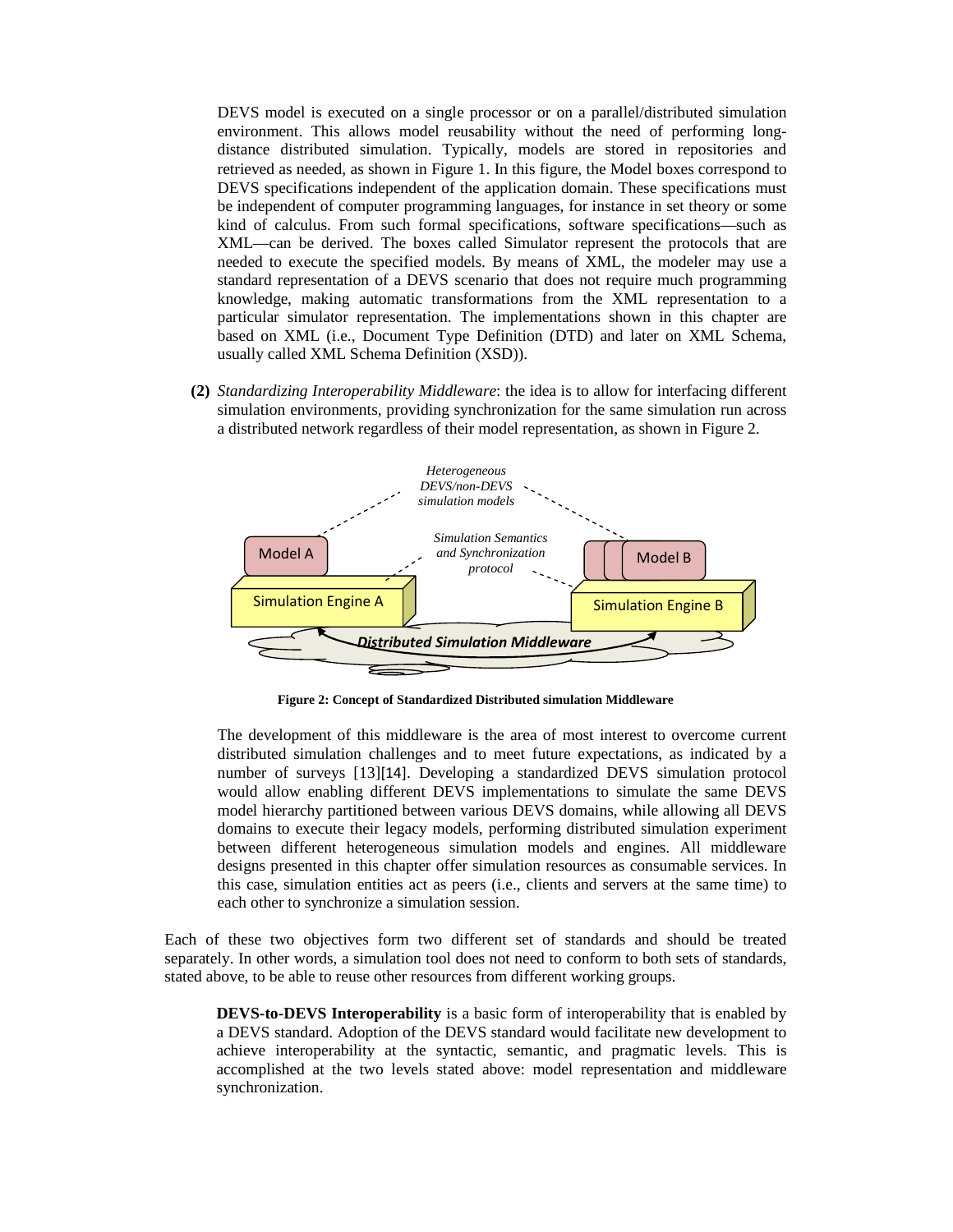**DEVS-to-Non-DEVS Interoperability** is more complex. We need to establish mechanisms to implement the core simulator interface, or the Abstract Model interface to interoperate at the syntactic level with DEVS and other non-DEVS peers. In its strongest form, such simulation methodology guarantees well-defined time preservation and simulation correctness as a sound basis to aim for interoperability at the higher levels. This part relies more heavily on the middleware standard set. In this case, the middleware needs to hide as much as possible internal detailed implementation, including the DEVS formalism representation, in order to allow practical DEVS-to-Non-DEVS simulation synchronization.

Each of the above objectives faces different challenges. The main challenge of standardizing a DEVS model representation is in integrating the standardized representation into local simulation environments. In other words, the target simulation platform must interpret the standardized representation in a manner similar to its local model representation. For example, some DEVS tools define their models as programming language structures (e.g., Java/C++ classes). In this case, the problem extends beyond the applied programming language and also involves the complications of plugging the resulted programming structure into the overall hierarchy design of the DEVS tool. Afterwards, those models need to be compiled with DEVS tools legacy source code. In other cases, some DEVS tools define their coupled representation in tool-dependent textual format. The only issue here is in converting the standardized representation into the required textual format. Standardization independent of domain knowledge can be formulated in terms of handling different syntactical specifications and programming languages while handling alternative simulator designs, and simulator features. Syntactical interoperability can be defined in terms of the generality of the DEVS model specification and its underlying abstract simulator algorithm, both of which are independent of programming languages. Different design choices can support the same model syntax and abstract simulator semantics. In particular, the engine that performs a simulation includes features (e.g., visual component-based notation, display of simulation data trajectories, and configuration of simulation experiments) that must not have any side effect with respect to correctness of the simulator protocol [15]. On the one hand, the execution speed (performance) of the simulator may be adversely affected and on the other hand, users can benefit from important features such as simulation animation, viewing time-based trajectories, and run-time design of experiments [10].

On the other hand, standardizing a middleware protocol to execute distributed simulation between heterogeneous simulation entities faces different challenges. In this case, a programming language or other local implementation issues are not a problem, since the standardized protocol should hide and overcome these issues, as in the case of any Grid/Cloud computing system. However, the main problem is to determine how the different environments synchronize a simulation session. This includes a number of issues such as the simulation semantics (e.g., messages versus programming parameters), synchronization protocol (i.e., how information is sent and received), etc. These issues, also shown in Figure 2, are important because they affect the flexibility of improving simulation algorithms, the required amount of software changes of DEVS tools, and the ability of a DEVS tool to evolve independently with other unrelated features to the standards. In fact, current DEVS tools support distributed simulation using different underlying technology, with their own defined synchronization protocol to manage a simulation between different distributed partitions.

Interoperability among different simulation engines is generally considered domain-neutral. Execution of models implemented in two or more different programming languages can be guaranteed to be DEVS-compliant for a unique abstract simulation algorithm. The specifics of a system and the conditions under which it is to be experimented with can be modeled and simulated in terms of system and experimental frame models. The simulation engine is domainneutral and the domain-specific modeling constructs are built from generic DEVS modeling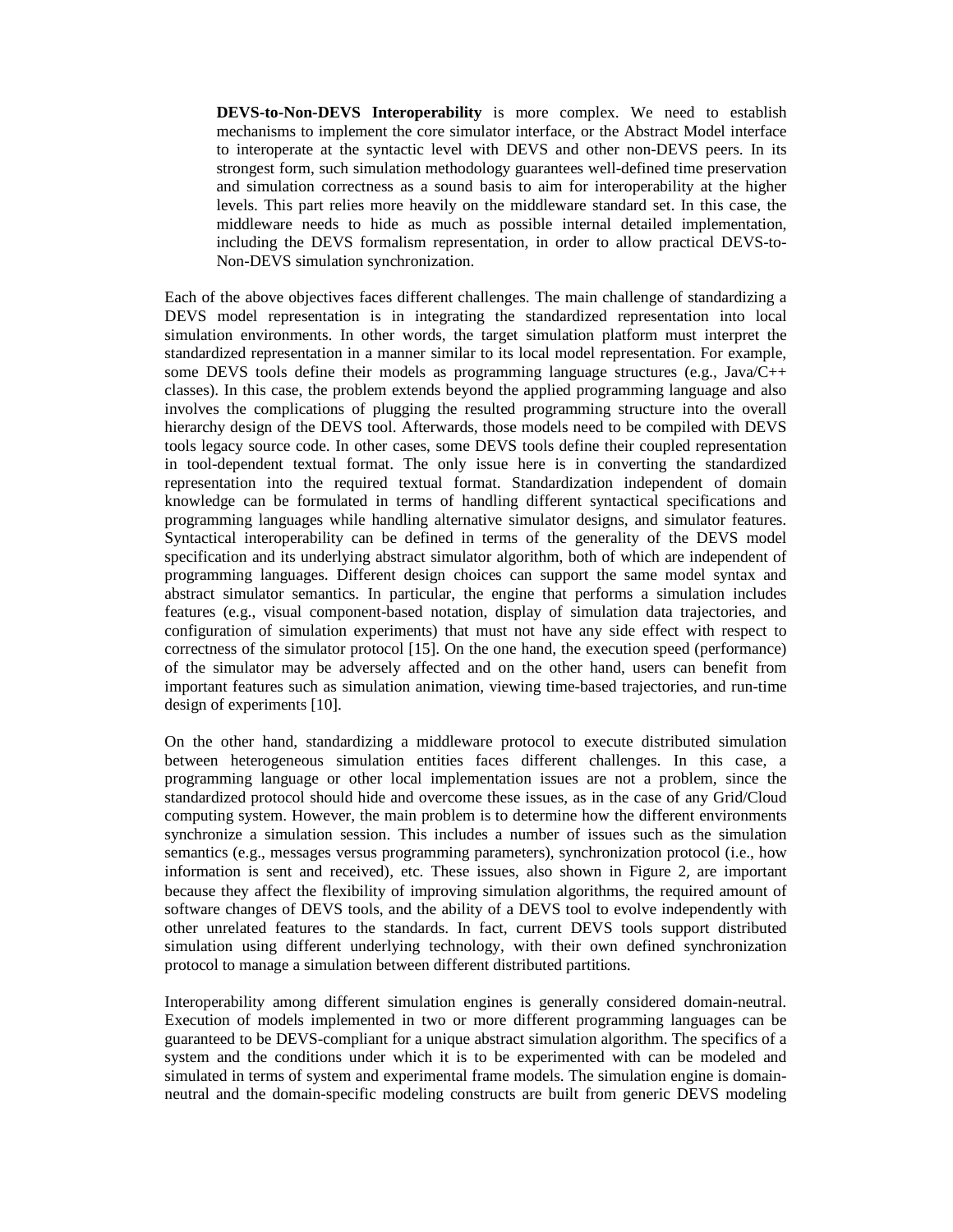constructs. It is desirable for domain-specific models to be independent of the simulation engines that can execute them.



**# of Programming Languages** 

**Figure 3: Centralized and distributed DEVS-based simulators** 

DEVS implementations have evolved independently over the years, which makes interoperating them a nontrivial task. The implementation of the DEVS formalism can range from one simulator implemented in a single programming language and executed on a single processor to multiple simulators implemented in multiple programming languages and executing on distributed processors (

**Figure 3**). Therefore, in order to manage complexity of simulation modeling (and more generally the entire M&S lifecycle), standardization is considered a necessity for interoperation among its different simulators and highly beneficial for non-distributed simulators.

### **2 Background**

### **2.1 The DEVS Formalism**

For convenience of reference, let us briefly review the Discrete Event System Specification (DEVS) formalism [16] as a M&S specification that aims at studying discrete event systems. The model consists of components connected together through external port(s) where events are exchanged among models via those ports. Of course, as in any discrete-event simulation, the models being simulated change state only at discrete points in time, upon the occurrence of an event. DEVS expresses a system as a number of connected behavioral (atomic) and structural (coupled) components. The basic building block of DEVS models is the atomic DEVS model whereas coupled models connect a number of atomic or/and other coupled models.

The P-DEVS formalism [15] expresses a system as a number of connected behavioral (atomic) and structural (coupled) components. A P-DEVS atomic model is formally defined as:

$$
M = \langle X, Y, S, \delta_{\text{int}}, \delta_{\text{ext}}, \delta_{\text{con}}, \lambda, ta \rangle
$$

where *X* is the set of input values; S is the set of states; *Y* is the set of output values;  $\delta$ int:  $S \rightarrow S$  is the internal transition function; δext: Q x  $X^b \rightarrow S$  is the external transition function, where  $X^b$  is a set of bags over elements in X,  $\delta_{ext}(s, e, \varphi) = (s, e);$  $\delta_{\text{conf:}}$  S x  $X^b \rightarrow S$  is the confluent transition function;  $\lambda$ : S  $\rightarrow$  Y<sup>b</sup> is the output function; is the output function; single multiple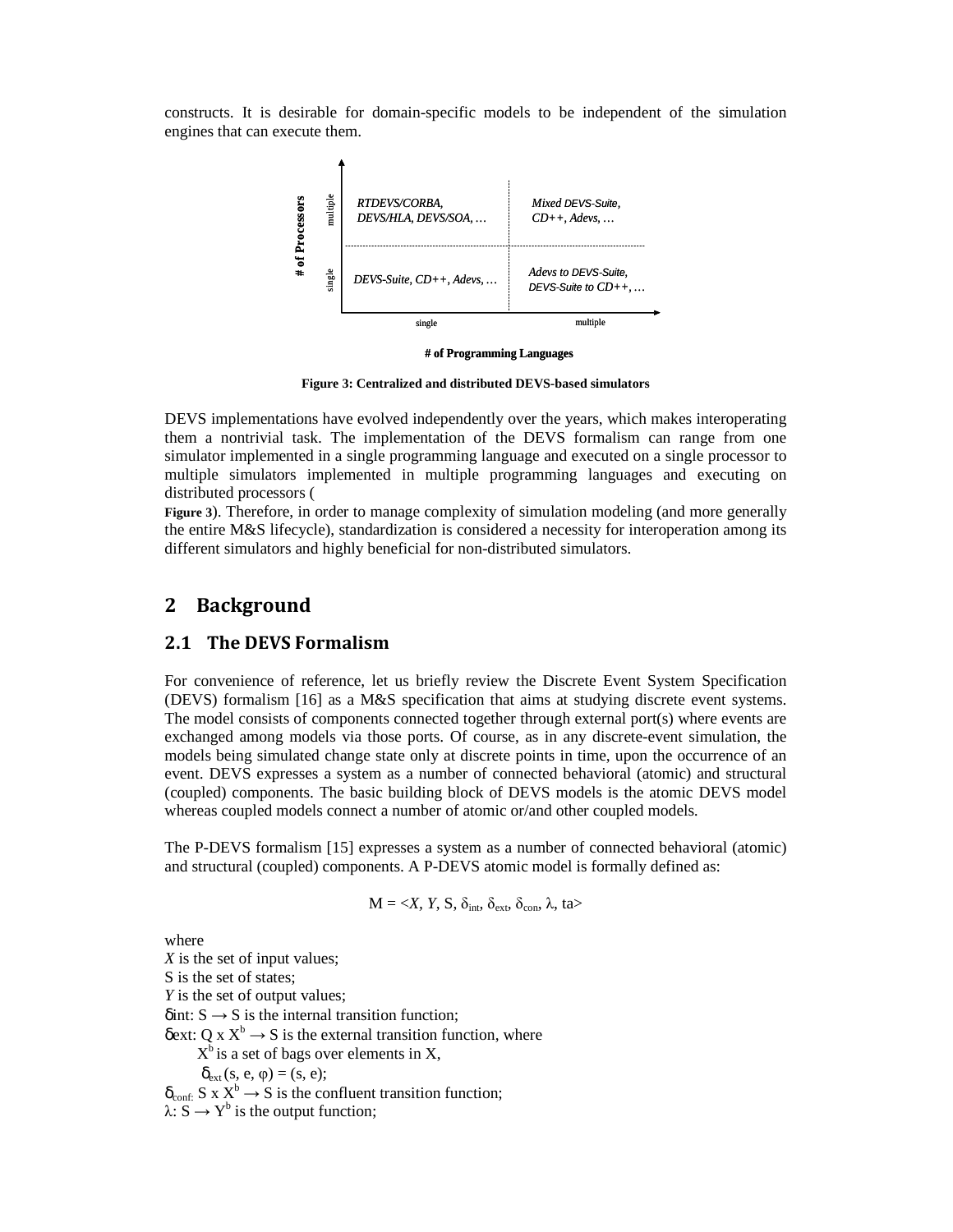ta:  $S \rightarrow R^+$ <sub>0 → ∞</sub>; where  $Q = \{(s, e) | s \in S, 0 \le e \le ta(s) \text{ is the total state set }\}$ e is the time elapsed since last transition;

At any given time, an atomic model is in some state  $s \in S$ . It remains in state s for the time period specified by the state time advance function  $ta(s)$ , with the assumption of not receiving external events. When the lifetime of the atomic model state expires, the model outputs value  $\lambda(s) \in Y$ , and changes its state as indicated by the internal transition function  $\delta_{int}(s)$ . A P-DEVS model uses a bag of inputs  $(X^b)$  to exploit parallelism in the system, hence executing multiple concurrent events simultaneously. Furthermore, the model also changes its state as defined by the external transition function  $\delta_{ext}(s, e, X^b)$ . If the atomic model receives one or more external events  $x \in X$  before the expiration of ta(s), it merges the functionality of multiple external transitions into a single one. A confluent transition function ( $\delta_{\text{con}}$ ) is used to conclude the next state of the model, thereby resolving the collisions when receiving external events and internal transitions simultaneously.

It is worth noting that the main difference between DEVS and P-DEVS formalisms is the addition of the *confluent* function ( $\delta_{\text{conf}}$ ), which is responsible for determining the next state of the model when an external input arrives at the same time of an internal transition. The definition of the *confluent* function is determined by the modeler so that the correct behavior can be modeled depending on the system under study. The physical system model is created by integrating different DEVS models together through their input and output ports; resulting in a *coupled DEVS model*. A coupled DEVS model consists of atomic and/or other coupled models connected together. A P-DEVS coupled model is formally defined as:

$$
N = \langle X, Y, D, \{M_d \mid d \in D\}, EIC, EOC, IC \rangle
$$

Both X and Y define the sets of input and output events respectively. D is a set of indices for the components of a coupled model and, for each  $d \in D$ ,  $M_d$  is a basic P-DEVS model (atomic or coupled). The external input coupling (EIC) specifies the connections between external and component inputs, while the external output coupling (EOC) describes the connections between component and external outputs. The connections between the components themselves are defined by the internal coupling (IC). Thanks to the property known as closure under coupling, a coupled model can be reduced to a behaviorally equivalent atomic model, and thus be treated as a basic component in construction of more complicated hierarchical models.

### **2.2 DEVS Simulation Protocol**

DEVS treats a model and its simulator as two distinct elements. The DEVS **simulation protocol** describes how a DEVS model should be simulated; whether in standalone fashion or in a coupled model. Such a protocol is implemented by a processor, which can be a simulator or a coordinator. As illustrated in Figure 4, the DEVS protocol is executed as follows:

- 1. It starts with the coordinator first distributing to each of the simulators in the collection each other's addresses and then telling each of them to perform their initialization function.
- 2. A cycle is then entered in which the coordinator requests that each simulator provide its time of next event and determines the minimum of the returned values to obtain the global time of next event.
- 3. Each of the simulators applies its *computeInputOutput()* method to produce an output that consists of a collection of content (port/value) pairs—for DEVS simulators this is a composite message computed according to the DEVS formalism based on the current state of its model.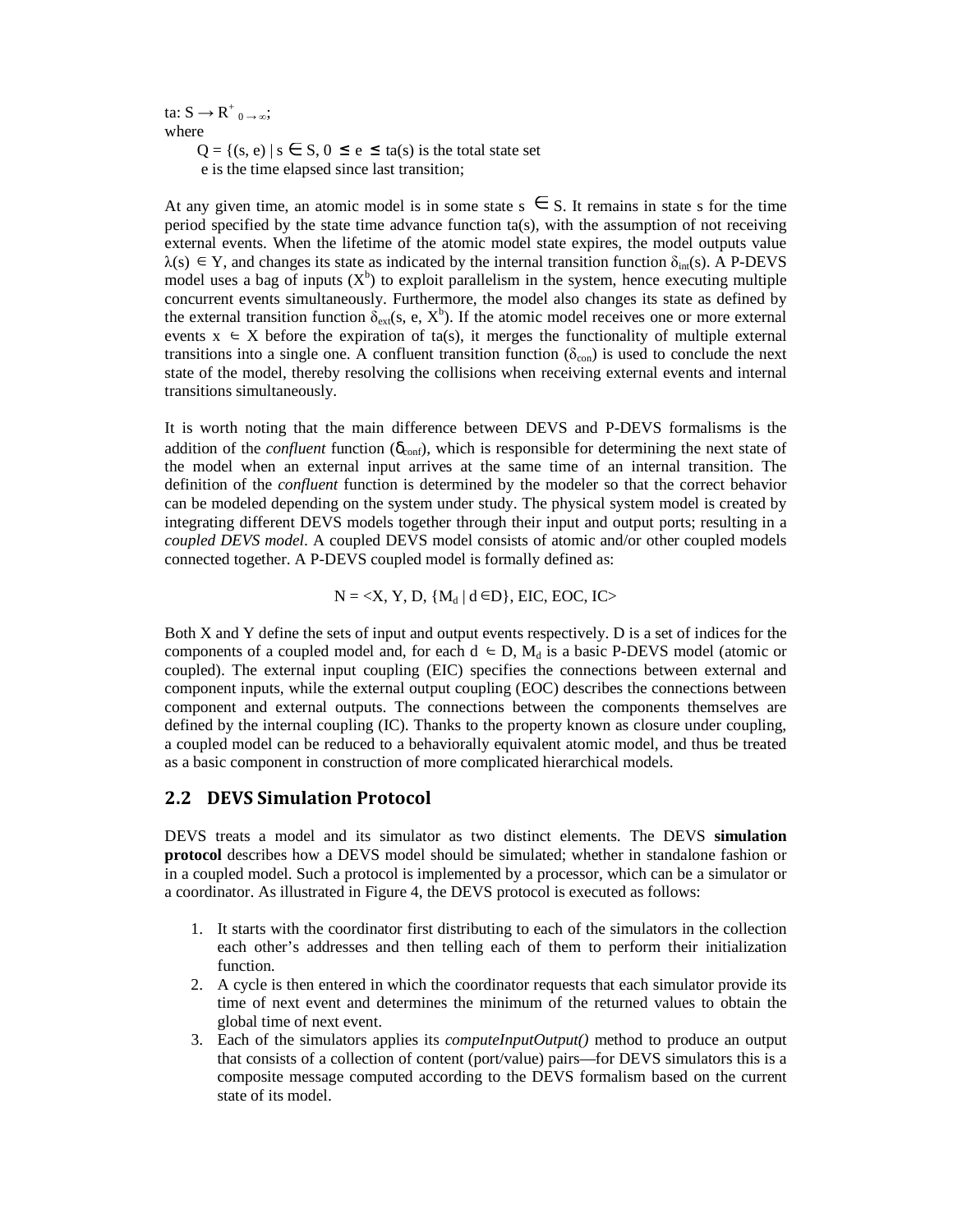- 4. Then each simulator partitions its output into messages intended for recipient simulators and sends these messages to these recipient simulators—for DEVS simulators these recipients are determined from the output ports in the message and the coupling information that will have previously been received from the coordinator.
- 5. Finally, each simulator executes its *ApplyDeltFunc* method which computes the combined effect of the received messages and internal scheduling on its state, a side effect of which is to produce the time of next event, *tN*—for DEVS simulators this state change is computed according to the DEVS formalism and the *tN* is updated using the time advance of its model.
- 6. The coordinator obtains the next global time of next event and the cycle repeats.



**Figure 4: Abstract parallel DEVS simulator protocol** 

It should be noted that although the abstract simulator is unique, its actual implementations can be quite different. This is not only because of software design, but also because of the abstract simulator itself. The abstract simulator does not impose any strict ordering for the messages sent/received when multiple components are scheduled to receive inputs at the same time. For example, when the coordinator *nextTN* requests are sent to two or more simulators, the order in which the *outTN* responses are received can be arbitrary. This is expected since the parallel DEVS formalism is defined to assume no dependency between two messages received from one or more components. Therefore, there cannot be any dependencies between two simulators that are used together in distributed fashion.

### **2.3 EXtensible Markup Language (XML)**

XML [17][18] is a specification for storing information or describing that information structure in textual documents and is increasingly adopted as a standard for the interchange of information in diverse fields of science, engineering, government, and business [12]. XML plays a major role in the DEVS model representation designs in this chapter as well, as many of them define an XML-based common model representation to be executed in any DEVS environment. It also plays a central role in the middleware standard implementation in the way simulation semantics is exchanged in form of XML messages or in the underlying technology of the distributed simulation middleware. XML is widely supported by a variety of programming environments, allowing developers to manipulate an XML-based document.

XML was standardized by the World Wide Web Consortium (W3C), and it differs from other markup languages such as HTML in allowing users to define their own tags, provided they adhere to the XML standards. For example, Figure 5 shows a customized XML document, listing DEVS tools according to their name and applied programming language. In this example, we defined the "Tools" element to hold all "Tool" elements. Each "Tool" element holds two other elements: "name" and "language" elements.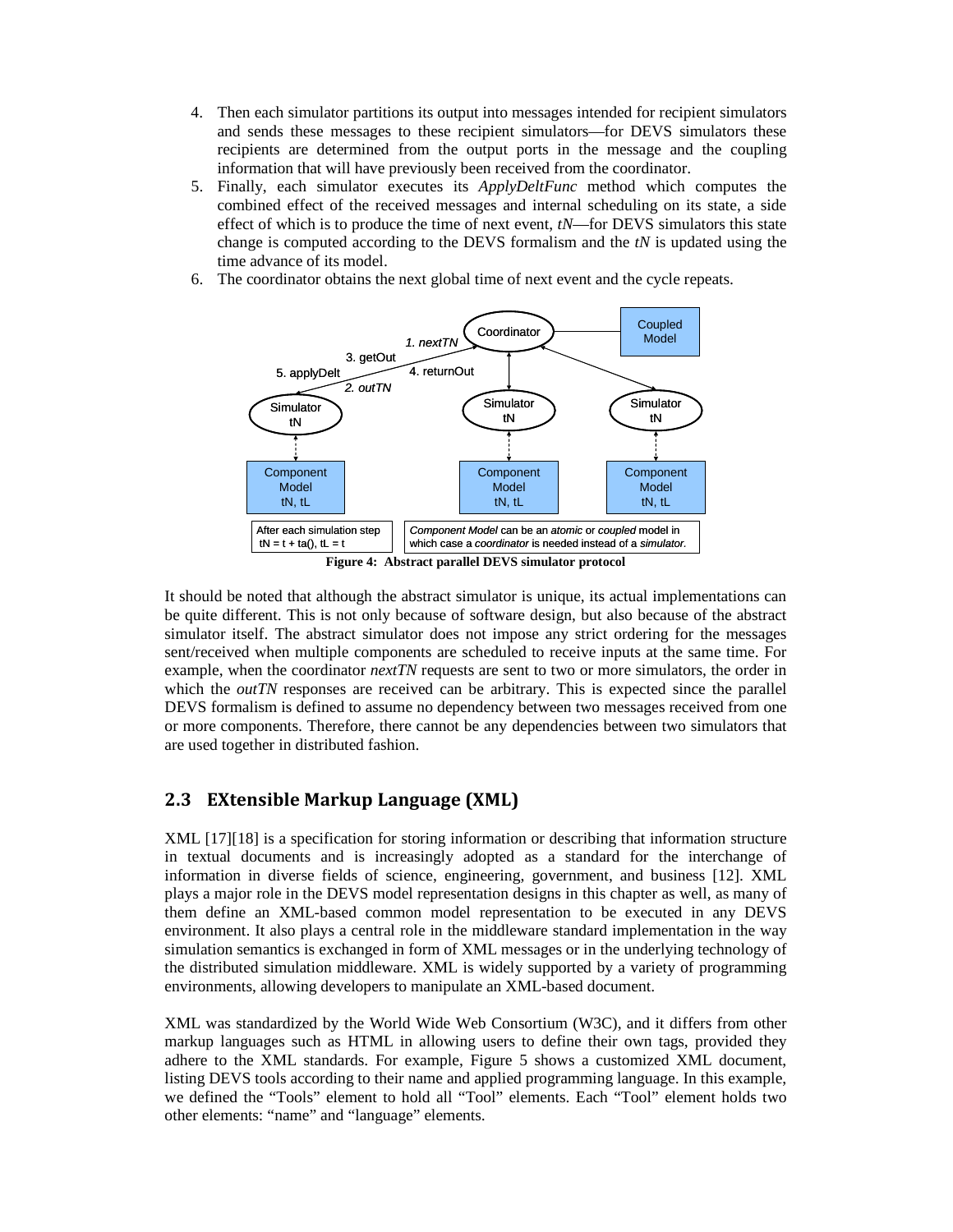```
<?xml version="1.0"?> 
<Tools> 
    <Tool> 
        <name>CD++</name> 
        <language>C++</language> 
    </Tool> 
    <Tool> 
        <name>DEVSJAVA</name> 
        <language>Java</language> 
    </Tool> 
    … 
 … 
</Tools>
       Figure 5: XML Document Example 1
```
The power of XML is its simplicity and flexibility to be extended and customized as needed. Thus, it can be used for data storage and transportation by any application. In this case, data is structured so that it can be extended or reduced ('filtered') as needed. For example, assume that the XML document shown in Figure 5 is transferred between two applications. In this case, for instance a new "Tool" element can be easily added to the document. On the other hand, this extensibility comes at a price. For example, the XML document shown in Figure 6 describes the same information shown in Figure 5, but differently. In this case, element "language" is renamed to element "lang", and element "name" is converted to attribute "type". This is easily realized by human readers with simple XML documents. Typically, though, XML documents are handled by software which considers element "name" in Figure 5 to be different from attribute "type" in Figure 6. Therefore, defining information in XML is not enough to interoperate two applications, but it is only the first step. For that reason, standardizing XML documents (i.e., structure, data, etc) is necessary to obtain practical interoperability.

```
<?xml version="1.0"?> 
<Tools> 
    <Tool type="CD++"> 
       <lang>C++</lang> 
    </Tool> 
    <Tool type="DEVSJAVA"> 
       <lang>Java</lang> 
    </Tool> 
    … 
 … 
</Tools>
       Figure 6: XML Document Example 2
```
The Document Type Definition (DTD) and XML Schema, introduced in the following sections, can be used to validate XML documents (for example, the expected XML building blocks). However, the elements and attributes still need to be standardized so that communicating application can synchronize correctly.

### **2.3.1 Document Type Definition (DTD)**

DTDs define the legal building blocks (i.e., list of legal elements and attributes) of an XML document. For example, Figure 7 shows a DTD document that reads as follows: the element "Tool" contains two elements: "name" and "language"; both are of type "(#PCDATA)", which means that these elements are only allowed to contain text (PCDATA stands for Parsed Character Data). The DTD provides more types such as EMPTY to define an empty element, or an element number of occurrence and so on.

```
<! ELEMENT Tool 
                (name, language) ><br>name (#PCDATA) >
<! ELEMENT name
```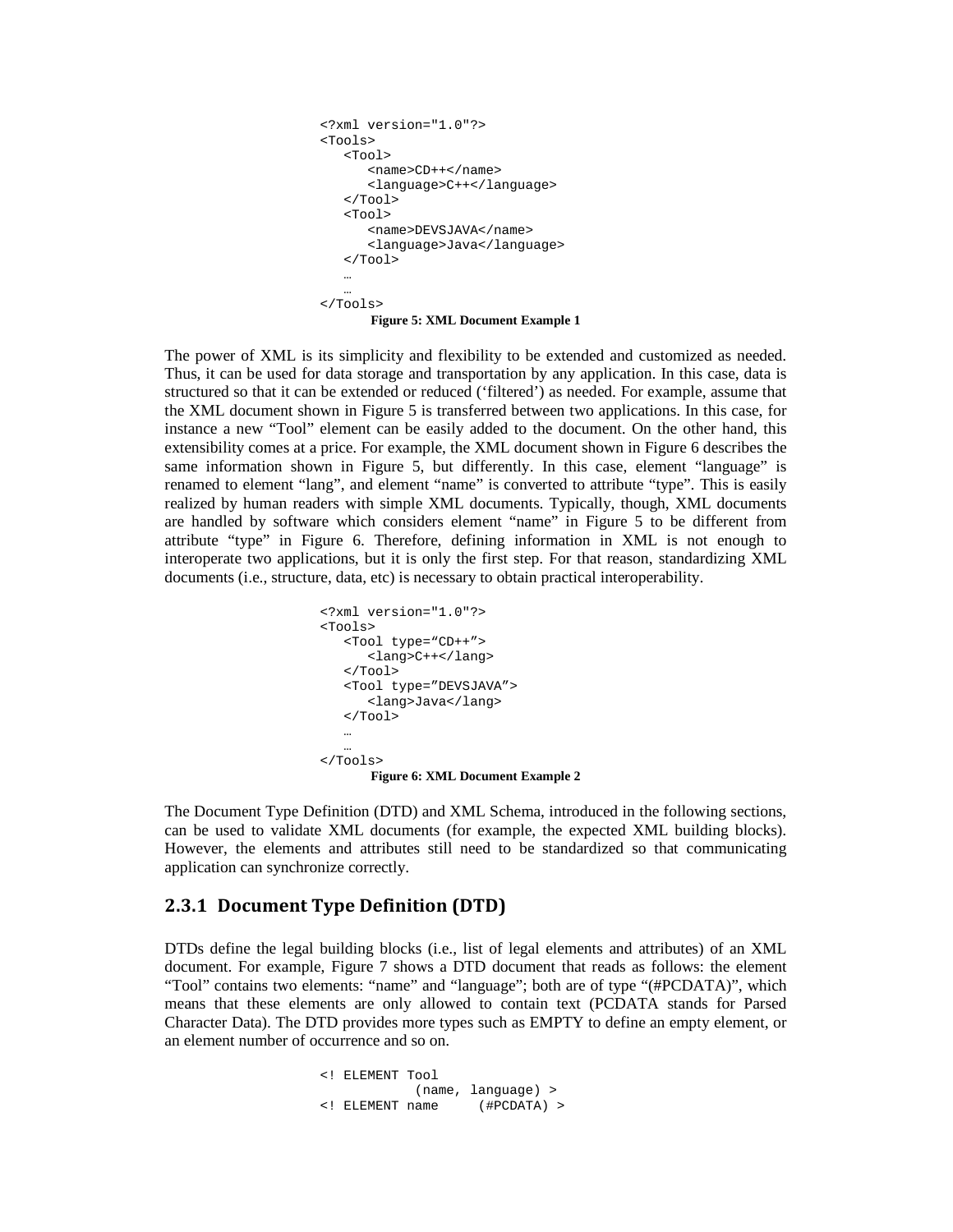<! ELEMENT language (#PCDATA) >

#### **Figure 7: DTD Example**

The DTD defines rules for all the XML documents elements and attributes. However, those DTD rules must be defined in the subject XML documents, so that tools can validate XML documents against those rules.

DTDs can be useful, but there are other methods, for instance, XML Schema languages (discussed next). Some of the problems of using DTDs [18] are the need for additional parsers (since it does not follow XML syntax), the lack of support for namespaces or data typing (i.e., requiring data to be integer, string, etc), and the limited capacity for defining the number of nested children elements (for a parent element).

### **2.3.2 XML Schema**

In 2001, the W3C developed a new schema to overcome the DTD shortcomings. This schema is also named XML (which is confusing since DTDs are also XML). Thus, it is often called XML Schema Definition (XSD) or, after version 1.1, XML Schema Definition Language (XSDL) [18]. XML Schema defines the legal building blocks of an XML document, as in the case of DTD. XML Schemas support data types. They are written in XML syntax; hence, are extensible and scalable. For example, Figure 8 shows two defined XML elements: "name" of type "string", and "height" of type "integer".

> <element name="name" type="string"/> <element name="height" type="integer"/> **Figure 8: XML Schema Example**

### **2.4 Distributed simulation Interoperability Middleware**

The main objective of distributed simulation middleware is interfacing different simulation environments, allowing synchronization for the same simulation run across a distributed network, with heterogeneous simulation software components, as shown in Figure 2. For example, each simulation environment may differ from other entities in its simulation engine, algorithms, model representation, and formalism. Thus, it comes as no surprise that a number of surveys placed the middleware of distributed simulation as the area of most interest to overcome current distributed simulation challenges and to meet future expectation [19][13]. For example, a recent study carried out by Strassburger, Schulze, and Fujimoto [19] found that future efforts must include the integration of heterogeneous resources, and the joining of computer resources for complex simulations and training sessions. The study also identified some research challenges for distributed simulation middleware such as the *Plug-and-Play* capability. To support such capability, the middleware should couple heterogeneous models effortlessly even at runtime without prior knowledge, hence with a business mentality of "Try-before-you-buy" way of thinking via widely accepted standards in the industry. In fact, the underlying technology is the framework of the middleware; therefore, it affects the flexibility of any standards and its ability to meet current and future expectations.

The Defense sector is currently one of the largest users of distributed simulation technology, mainly to provide virtual distributed training environment between remote parties, relying on the High Level Architecture (HLA) middleware to provide a general architecture for simulation interoperability and reuse [20][21][22]. The RTI software layer connects and synchronizes different HLA simulation entities (called federates), as shown Figure 9.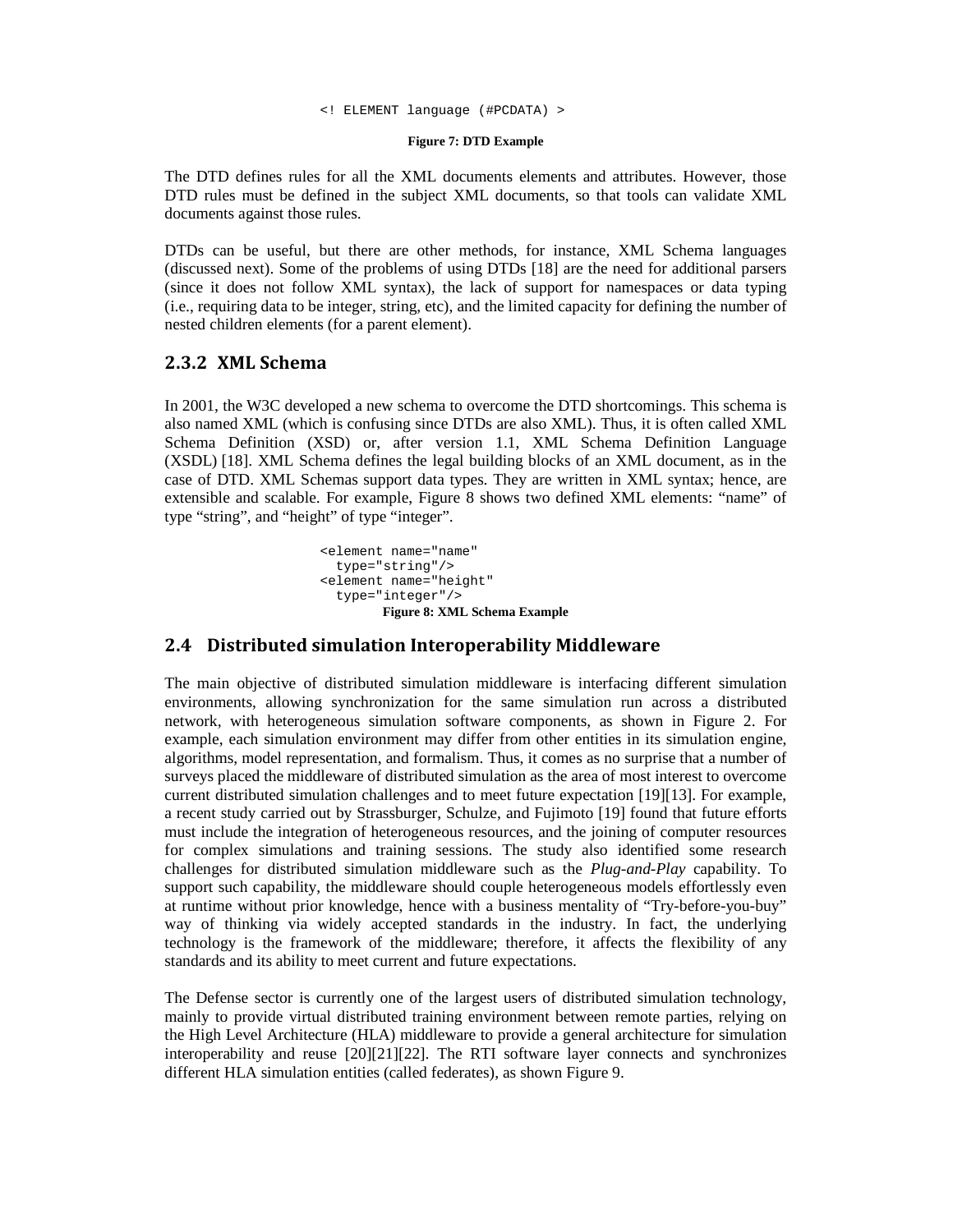

**Figure 9: HLA Interaction Overview** 

Despite the results obtained by this standard, the current adoption of distributed simulation in the industry is still limited. Further, since its adoption in 1996, HLA has only made limited inroads in industry because of a number of issues such as its complexity and lack of interoperability in interfacing different Run-Time Infrastructure (RTI) vendors, because the RTI-to-RTI interface is not standardized. Instead, a DEVS-based standard has better prospects for successfully achieving these goals. There are several technologies that have been used to create DEVS middleware. In the following sections, we provide a brief review of each of these technologies, focusing on the way the consumers communicate with each other at the software level. This is important because standard requirements eventually need to be realized by software, hence playing a major role in defining the required changes for legacy systems software. A full analysis of distributed simulation current challenges and future trends is available in [23].

### **2.4.1 Common Object Request Broker Architecture (CORBA)**

CORBA [24] is an open standard for distributed object computing defined by the Object Management Group (OMG). CORBA object services are defined using the Interface Definition Language (IDL), which can then be compiled into programming language stubs such as  $C, C++,$ or Java (IDL syntax is similar to other programming languages).

Clients in CORBA invoke methods in remote objects in remote procedure call (RPC) style fashion (using IDL stubs). The method call may return another CORBA handle (i.e., address) where the client can invoke methods of the returned object. CORBA IDL stubs and skeletons glue operations between the client and server sides. The Object Request Broker (ORB) layer provides a communication mechanism for transferring client requests to target object implementations on the server side.

Building distributed simulations using CORBA is straightforward, since CORBA enables application objects to be distributed across a network. Therefore, the issue becomes identifying distributed object interfaces and defining them in IDL, hence a C++/Java local operation call becomes a remote procedure call (hidden by CORBA). Therefore, to support distributed simulation using CORBA all that is required is translating existing  $C++/Java$  simulation interfaces into a CORBA IDL definition.

The use of CORBA in newly started projects has recently been declining, though. Henning [25] provides a number of reasons for this decline such as the standards complexity, the politics of accepting new standard designs, and the lack of certain needed features.

### **2.4.2 SOAP-based Web-services**

WSDL (Web-Services Definition Language) and SOAP (Simple Object Access Protocol) are the main elements that enable SOAP-based Web-services (WS) interoperability. SOAP-based Web-services provide interoperability in a similar way as CORBA: WSDL is equivalent to CORBA's IDL role, where SOAP corresponds to ORB data marshalling/serialization function. Further, Web-service ports are addressed by Unified Resource Identifiers (URI) where CORBA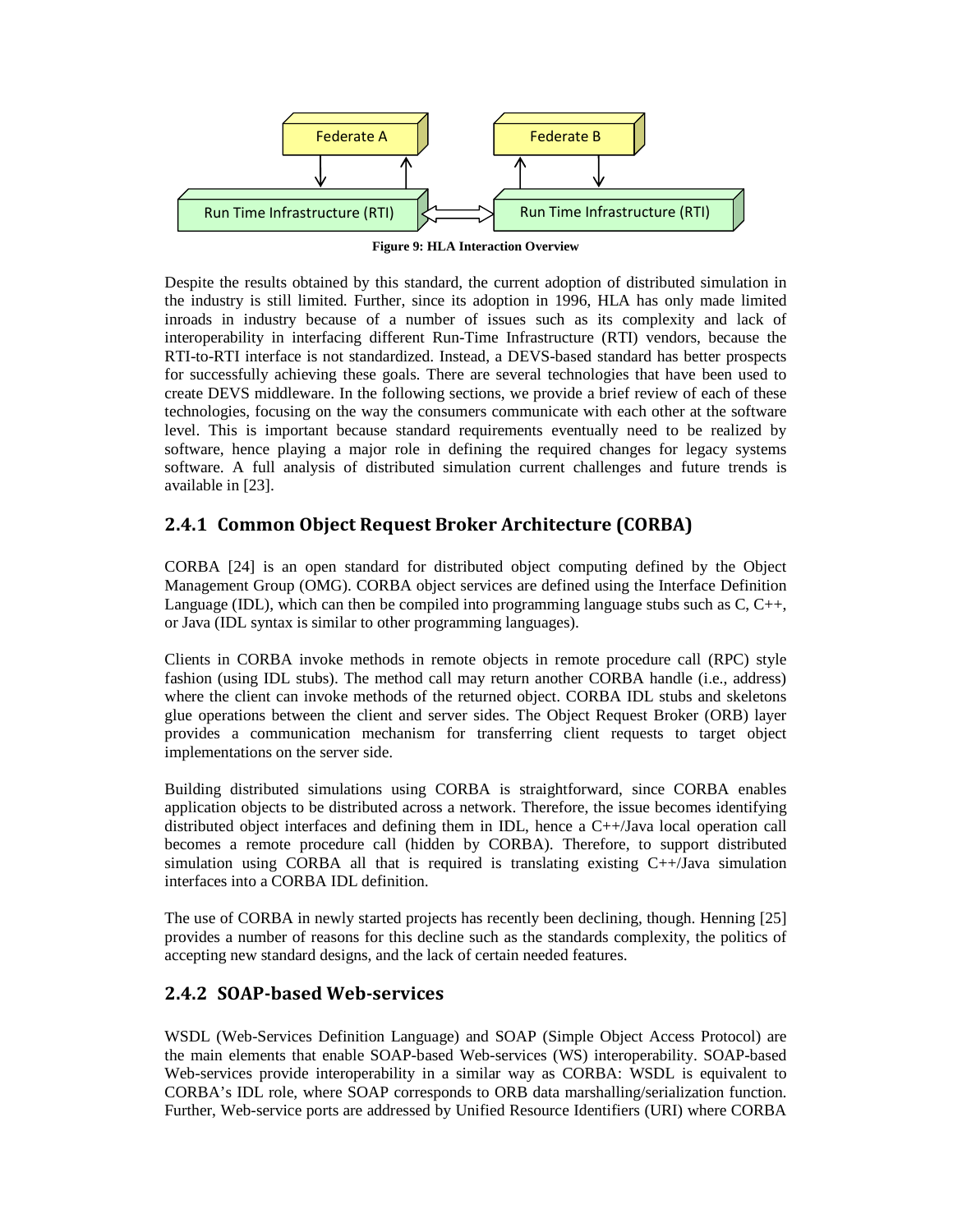objects are addressed by references. Both ports and objects contain a collection of procedures (called services by WS) similar to Java/C++ classes. Those procedures glue software components across the network, providing an RPC-style type of software interoperability, as shown in Figure 10.



**Figure 10: SOAP-based Web Service Client/Server Architecture [23]** 

The server exposes a group of services via ports; each service is actually an RPC whose semantics are described via that procedure parameters. Client programmers must construct service stubs with their software at compile time. Clients, at run time, consume a service by invoking their stub, which, in turn, is converted into an XML SOAP message (describing the RPC call). This message is usually wrapped within an HTTP message, and sent to the server port using the appropriate port URI. Once the message is received at the HTTP server, it is passed into the SOAP layer (usually called the SOAP *engine*). SOAP engines are usually Java programs running inside HTTP servers, called *Servlets*. The SOAP layer parses the SOAP message, and converts it into an RPC call applied to the appropriate procedure of the proper port. The server returns results for the clients in the same way. Thus, the SOAP message role is to provide a common representation among all parties to the invoked procedure at runtime. For example, in Figure 11 we can see that, once the procedure "*boolean stopSimulation(int in0)*" is invoked by a client, the SOAP engine converts it into the message shown in Figure 11 and transmits it to the server, which in turn is converted into the appropriate procedure call. The server subsequently replies in a similar way.

```
1 <?xml version="1.0" encoding="UTF-8"?> 
2 <SOAP-ENV:Envelope xmlns:xsd="http://www.w3.org/2001/XMLSchema" 
3 xmlns:SOAP-ENV="http://schemas.xmlsoap.org/soap/envelope/" 
4 xmlns:xsi="http://www.w3.org/2001/XMLSchema-instance"> 
5 <SOAP-ENV:Body> 
6 <ns1: stopSimulation xmlns:ns1="http://WS-Port-URI/"> 
7 <in0 xsi:type="xsd:int">1000</in0> 
8 </ns1: stopSimulation> 
9 </SOAP-ENV:Body> 
10 </SOAP-ENV:Envelope>
```
#### **Figure 11: SOAP Message Request Example [23]**

Service providers need to publish their services as XML WSDL documents to enable clients to discover and use them. As seen in Figure 10, one way of doing so is via a broker called Universal Description, Discovery, and Integration (UDDI). UDDI is a directory for storing information about web services and is based on the World Wide Web Consortium (W3C) and Internet Engineering Task Force (IETF) standards.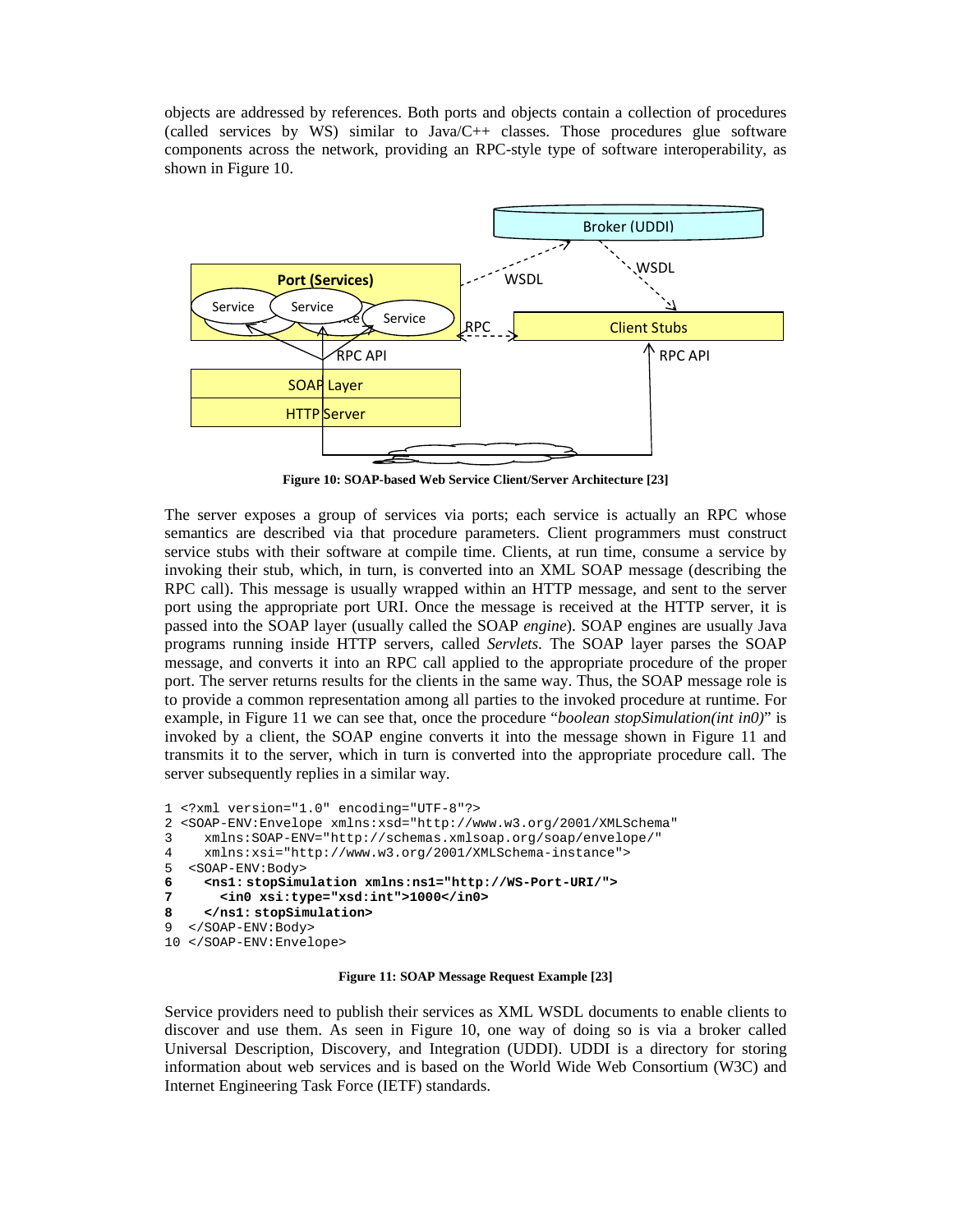Clients programming stubs (Figure 10) are generated via compiling the WSDL document. Figure 12 shows a WSDL example for the procedure "*boolean stopSimulation(int in0)*". Lines 1-7 show the messages used by the Web Service to send the request and to handle the response. Lines 9-17 show the *port-type* definition to define the used operations by the Web Service. Lines 19-35 show the binding part, which defines the message format and ports protocol details. The *<wsdlsoap:binding>* element style (in Line 35) attribute uses the RPC-style. The SOAP input/output encoding style for the operation *stopSimulation* is defined in lines 25-33.

```
1 <wsdl:message name="stopSimulationRequest"> 
2 <wsdl:part name="in0" type="xsd:int"/> 
3 </wsdl:message> 
4 
5 <wsdl:message name="stopSimulationResponse"> 
    6 <wsdl:part name="stopSimulationReturn" type="xsd:boolean"/> 
7 </wsdl:message> 
8 
9 <wsdl:portType name="CDppPortType"> 
10 <wsdl:operation name="stopSimulation" parameterOrder="in0"> 
11 <wsdl:input message="impl:stopSimulationRequest" 
12 name="stopSimulationRequest"/> 
13 <wsdl:output message="impl:stopSimulationResponse"<br>14 mame="stopSimulationResponse"/>
              14 name="stopSimulationResponse"/> 
15 </wsdl:operation> 
16 
17 </wsdl:portType> 
18 
19 <wsdl:binding name="CDppPortTypeSoapBinding" 
20 type="impl:CDppPortType"> 
21 <wsdlsoap:binding style="rpc" 
22 transport="http://schemas.xmlsoap.org/soap/http"/> 
23 <wsdl:operation name="stopSimulation"> 
24 <wsdlsoap:operation soapAction=""/> 
25 <wsdl:input name="stopSimulationRequest"> 
26 <wsdlsoap:body encodingStyle="http://.../" 
27 namespace="http://..." use="encoded"/> 
28 </wsdl:input> 
29 
30 <wsdl:output name="stopSimulationResponse">
31 <wsdlsoap:body encodingStyle="http://.../" 
32 namespace="http://..." use="encoded"/> 
33 </wsdl:output> 
34 </wsdl:operation> 
35 </wsdl:binding>
```
**Figure 12: Excerpt of WSDL Document Example** 

Once the client programming stubs are generated, programmers still must write their code in the body of those stubs, and so tools are usually needed to generate templates of the source code. In practice, this process can be tedious; in particular, the tools used to generate templates usually avoid overwriting existing stubs, thus, programmers need to rewrite and validate them manually. Also, service composition scalability and lack of dynamicity may be a problem at the client side, because the stub needs to be written and compiled for every service at the server side. Dynamic invocation in Java solves this problem for Java web platforms making it the preferred environment for new developments from this perspective.

RPCs are heterogeneous (because they were invented by different programmers) and distributed simulation connectivity semantics are described on the parameters of those RPCs. RPCs directly influence the interoperability integration effort, since they are actually the Application Programming Interface (API) of a simulation component. Further, RPCs often reflect the software internal implementation since they glue distributed software together.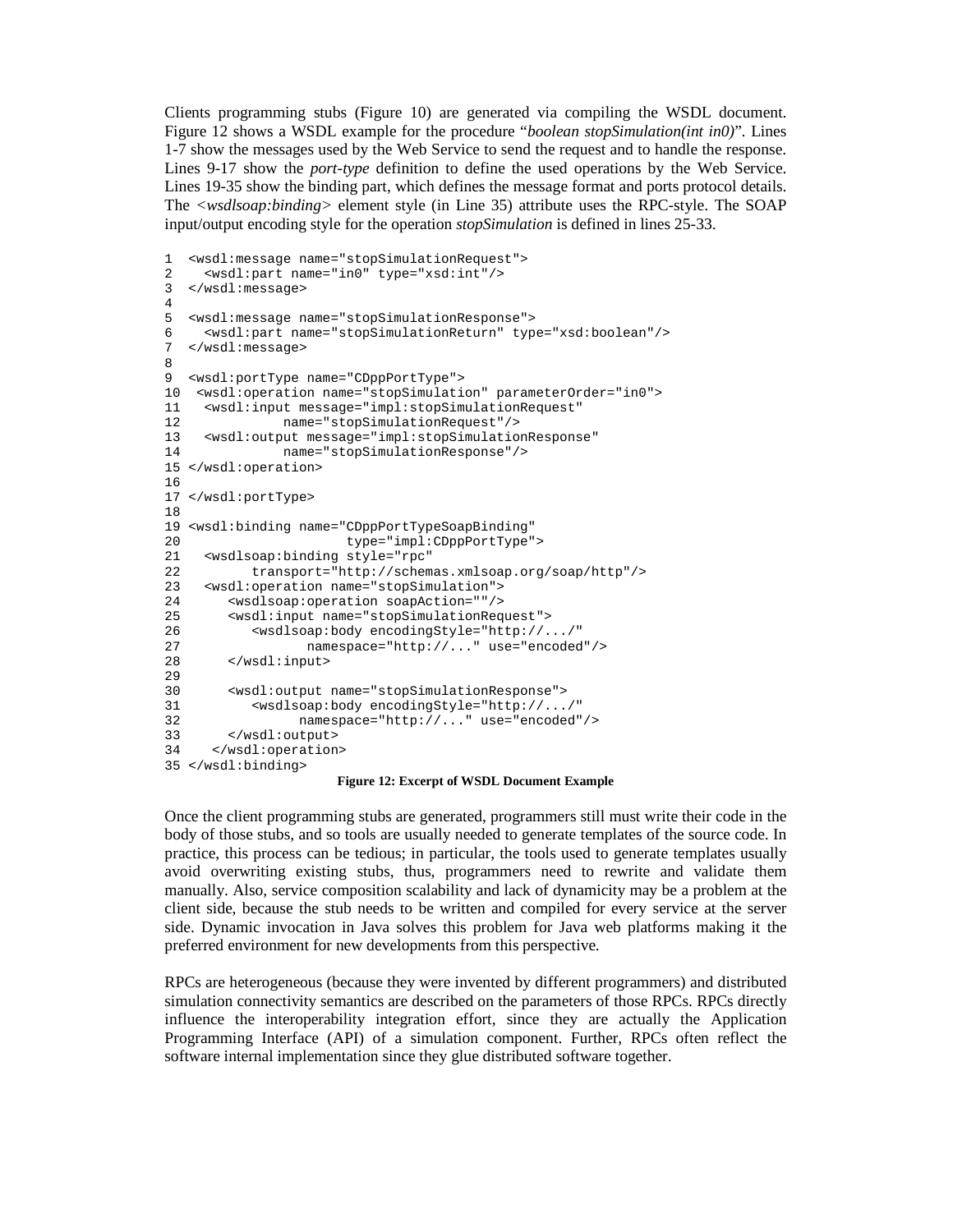### **2.4.3 REST-based Web-services**

The Representational State Transfer (REST) [26] style provides interoperability by imitating the World Wide Web (WWW) style and principles. REST answers the question of what makes the Web architectural style successful; hence, it is a reverse engineering of the Web architecture. REST exposes all services as resources with uniform connectors (channels) where messages are transferred between those resources through those uniform channels. REST is usually implemented using HTTP, URIs, and usually XML because these are the main pillars of the Web today. In this case, resources (services) are named and addressed by URIs, resource connectors are HTTP channels (usually called methods), and connectivity semantics are usually described in XML messages. This type of design is a recipe for a plug-and-play interoperability, as a consumer may search, locate, and consume a service at runtime. To achieve plug-and-play interoperability in a wide-range of scales, certain ingredients are needed (as in the case of the Web), as follows:

- universal accepted standards (such as HTTP, URIs, and XML),
- implementations are hidden in black-boxes (called resources in REST),
- each resource (or service) has uniform connectors/channels (REST uses HTTP channels/methods),
- each resource (or service) is addressed with universal unique identifier (i.e., URI in case of REST), and
- message-oriented type of connectivity semantics (usually as XML).

REST principles perfectly match the HTTP, since it is the existing Web protocol. HTTP exposes all services as URIs that can be accessed via few well-defined channels (called methods in HTTP standards): GET (to read a resource), PUT (to create/update a resource), POST (to append to a resource), and DELETE (to remove a resource). Thus, REST clients always communicate in the same standardized way, as shown in Figure 13. The client must know three things to invoke a service: (1) the service URI, (2) the HTTP channel, and (3) the message semantics and format. For example, a Web browser invokes a service from a Web site by sending a request via GET channel to that Web site URI. In response, the Web site transfers its representation in form of a message (e.g., HTML) to the client, thereby transferring the representational state to the client, as indicated by Representational State Transfer (REST) name.



**Figure 13: RESTful Web-service Client/Server Architecture** 

In contrast, SOAP-based WS exposes services as RPCs in ports where each port is addressed in a single URI. RPCs have heterogeneous interfaces, and they have a split implementation. It is worth noting that SOAP-based WS use the HTTP POST channel to transmit the description of all RPCs as SOAP messages.

RESTful Web Services [27] are gaining increased attention with the advent of Web 2.0 [28] and the concept of mashup (e.g., IBM Mashup Center enterprise solutions [29]). At this point RESTful WS is supported by the leading WS tools in conjunction with the SOAP-based WS.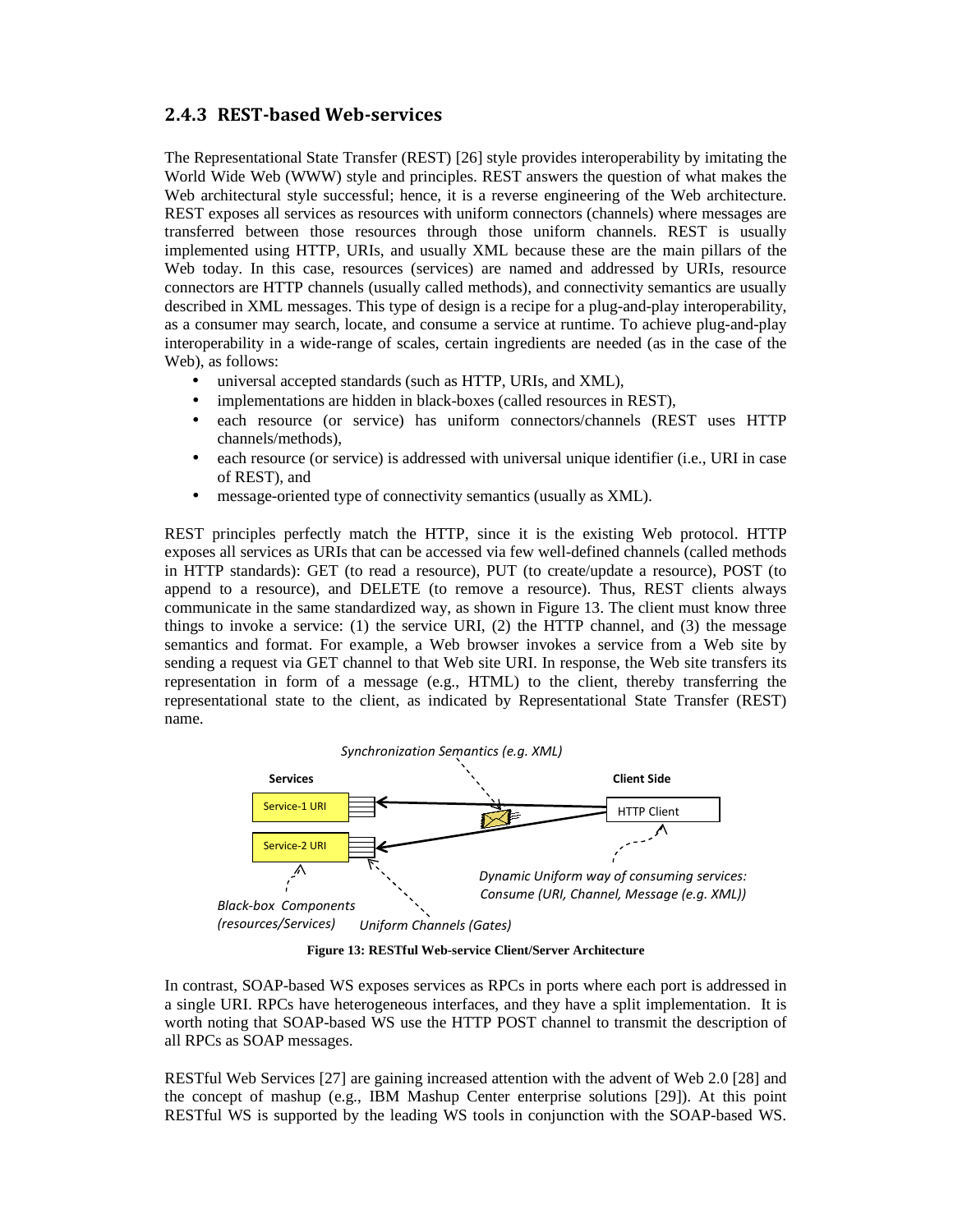Mashup applications deliver new functions and services on the Web by combining different information or capabilities from more than one existing source.

For example, suppose a Website is used for trip planning. In this case, based on the trip destination, this Website may display weather forecast, hotel rates, and average meal cost of the trip destination. Of course, it is impractical for a server to implement such capabilities for every possible destination in the world. Thus, this Website obtains the necessary information from different sources based on the planned trip, giving the impression of implementing these capabilities. Further, this Web site may search for this information at runtime before being able to read it. Moreover, the Website can also cache the searched results, hence enhancing performance of different users heading to similar destination. Achieving plug-and-play interoperability (in the style of the World Wide Web) for the Website in this example would not be feasible, and mashing up the various services dynamically at runtime would be very difficult. For example, the Website in the example would need to know in advance that it has to send a request to the URI of an information source via the corresponding HTTP GET channel, so it can retrieve an HTML document. If one must build a programming stub for every possible information source, the application design would be very complex, and interoperability unfeasible.

Instead, the APIs of RESTful applications are expressed as URI templates [30] that can be created at runtime. Variables in URI templates (written within braces {}) are assigned at runtime by clients before a request is sent to the server, enabling clients to name their services URIs at the server side. For example, username in template  $\langle \ldots / \text{users/} \rangle$  {username}  $>$  can be substituted with any string to get the actual URI instance (such as  $\lt$ .../users/user1> or <…/users/user2>). Further, URIs may include query variables to define the request scope by appending them to a URI after a question mark "?". For instance, a request via GET channel to URI <http://www. google.com/search?q=DEVS> would instruct the Google search engine to return information only about keyword "DEVS".

Service providers usually describe their URI template either textually and/or as a Web Application Description Language (WADL) [31] document. WADL is an XML description that describes a RESTful API, hence corresponds to WSDL in SOAP-based WS. WADL describes each service as shown in Figure 14. In this example, Line #1 shows the service URI. Lines 2-11 describe the PUT channel. Lines 3-5 state that XML is the supported format by this message. Lines 6-10 define the response of requests made on the PUT channel. In this case, it only lists the possible generated faults. Lines 12-17 define the other supported channels.

```
1 <resource path="sim/workspaces/{userworkspace}"> 
2 <method id="PutWorkspace" name="PUT"> 
3 <request> 
4 <representation mediaType="text/xml"/> 
5 </request>
6 <response> 
7 <fault mediaType="text/html" status="400"> 
8 <doc>BAD_REQUEST: Error while parsing XML document</doc></fault> 
9 … 
10 </response> 
11 </method> 
12 <method id="GetWorkspaceState" name="GET"> 
13 … 
14 </method> 
15 <method id="DeleteWorkspace" name="DELETE"> 
16 … 
17 </method> 
18 </resource>
```
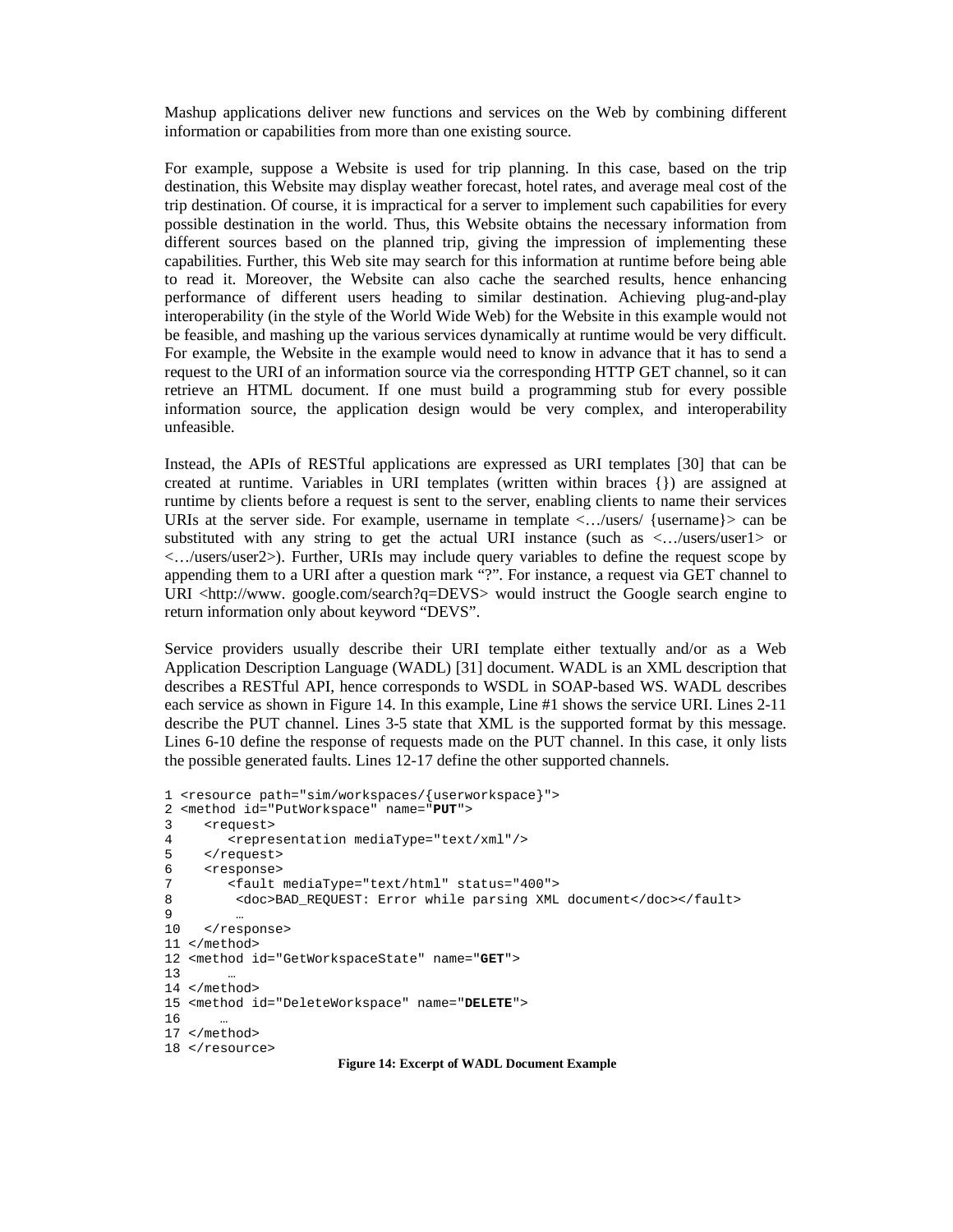# **3 Designing Interoperability of DEVS compone components**

The goal of a DEVS standard would be to provide a simple and mostly automated way of executing simulations that involve remote and/or heterogeneous DEVS models. This can be achieved by taking two different approaches to be discussed in the following sections: *simulator-based* interoperability and *model-based* interoperability. goal of a DEVS standard would be to provide a simple and mostly automated way of<br>uting simulations that involve remote and/or heterogeneous DEVS models. This can be<br>ved by taking two different approaches to be discussed in

## **3.1 Model-based interoperability based**

In this perspective, a distinction can be made between on-line (or dynamic) and static) interoperability, which are both centered on the models, and bring into play several methods related to Model Driven Engineering (MDE) [32]. methods related to Model Driven Engineering (MDE)

### *On-line (dynamic) model-based interoperability based*

In on-line (dynamic) model-based interoperability solution, models themselves are deployed as services instead of simulators. Using this model driven approach, the operations invoked In on-line (dynamic) model-based interoperability solution, models themselves are deployed as services instead of simulators. Using this model driven approach, the operations invoked through the network are no longer simu the *time advance function*, etc. This extends the scope of practical DEVS interoperability. For a large class of existing model implementations it is easier to comply with this Model Interface (compared to complying with large class of existing model implementations it is easier to comply with this Model Interface (compared to complying with the Core Simula

Using a standard representation of models, different techniques can be employed to smooth the process by making the generation of the adapter mostly automated. The following describes this approach in the case of web services (see Figure 15), but could be extended to other integration middleware. Using a standard representation of models, different techniques can be employed to smooth the process by making the generation of the adapter mostly automated. The following describes this approach in the case of web servi

Given a model written for a specific framework  $(CD++$ ,  $DEVS$  Java, James, etc.), the first thing Given a model written for a specific framework (CD++, DEVSJava, James, etc.), the first thing to do is to generate its representation in a platform-independent language (which would allow the description of the model for all the tools). This description, and more particularly the port the description of the model for all the tools). This description, and more types defined in it, can be fed into model transformation tools to generate:

- A web service description, as a WSDL file.
- A wrapper that will adapt the model interface to the service interface, by forwarding the operation calls.



**Figure 15 15: Local simulation of distant and local models**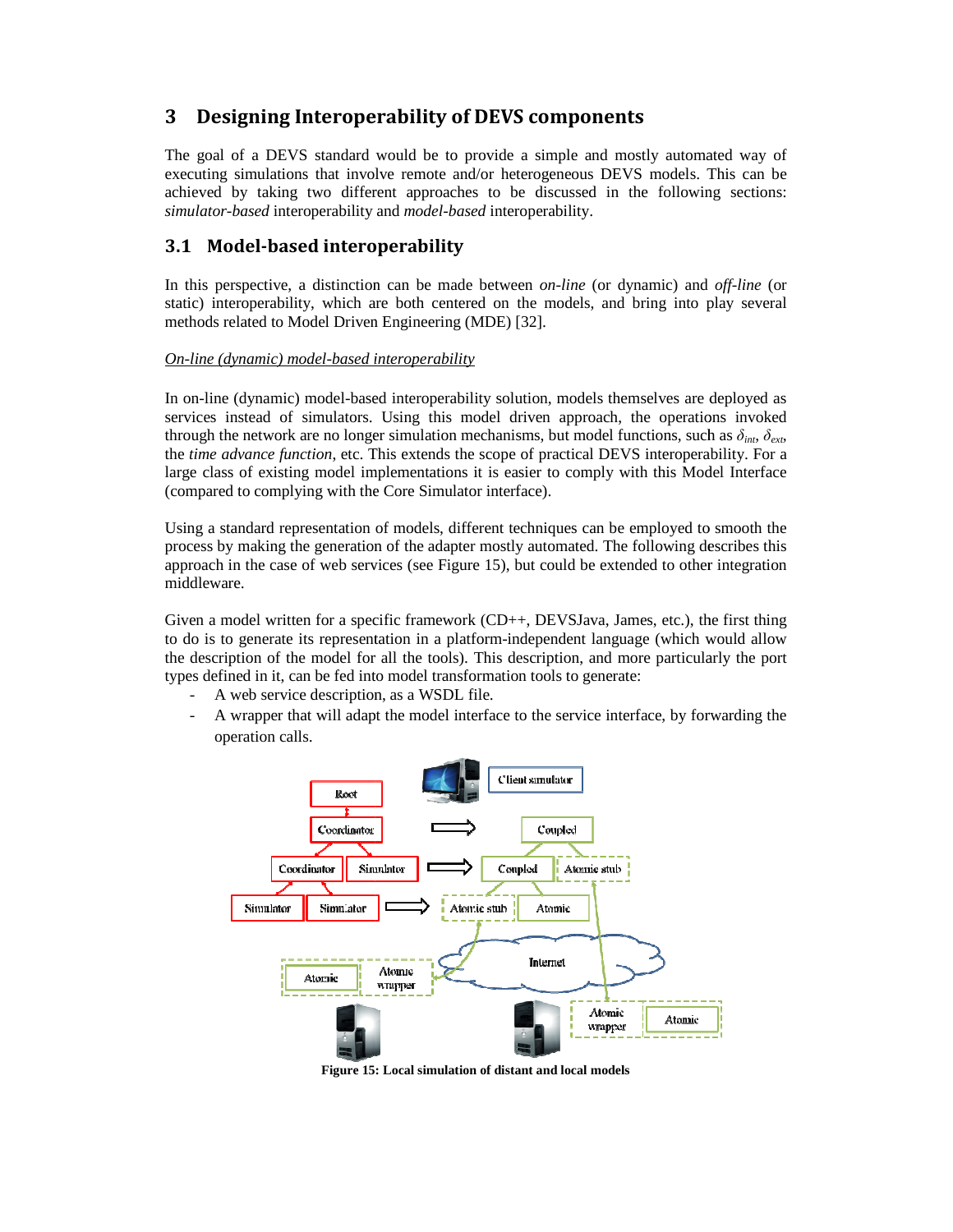Therefore, each model is assigned its own description file and its model wrapper; which are fully specialized for this particular model. In this way, model consumers are provided with complete knowledge of the nature of the messages expected by the model, increasing both type safety and understanding of the model semantics.

Once this is done, the client can retrieve the description of the model, and generate a stub that will conform to its framework and behave exactly as the original model, by invoking the wrapper service. The automatic generations mentioned above can be seen as automatic transformations in the model driven engineering terminology. Regarding remote coupled models, two solutions are possible. The first is to use some kind of adapter, as in the simulatorbased approach, which will make the coupled model appear as an atomic one. The second possibility is to take into account that coupled models do not have any operational semantics. All they do is describe their ports and their couplings, in a static way. As a consequence, we can use their XML representation to generate a copy of the model in the local framework, without losing any useful information.

In a nutshell, model providers:

- 1. Write a model in their favorite DEVS framework.
- 2. Automatically generate the model's XML description, from which they generate a WSDL file and a web service encapsulating the model.
- 3. Deploy the web service, providing access to the underlying model.

On their side, the model consumers have to:

- 1. Find the location of the models they need, using some kind of model directory or more classical discovery procedures such as web searches or acquaintances.
- 2. Give the addresses of the models' web services to a generation tool that will download the WSDL files and generate client stubs adhering to the modeler framework.
- 3. Run the simulation. The framework's simulator deals with local and remote models without even knowing it.

### **3.2 Simulator-based interoperability**

The main idea of this approach (used in DCD++ and DEVS/SOA, to be presented later), is to have a collection of simulation services distributed over the internet. These services provides several operations for simulating atomic or coupled DEVS models in a unified manner, by using the DEVS simulation protocol and the closure under coupling property of coupled models. The overall simulation is coordinated by a main service, which acts like an entry point for the user. This architecture is summarized in Figure 16.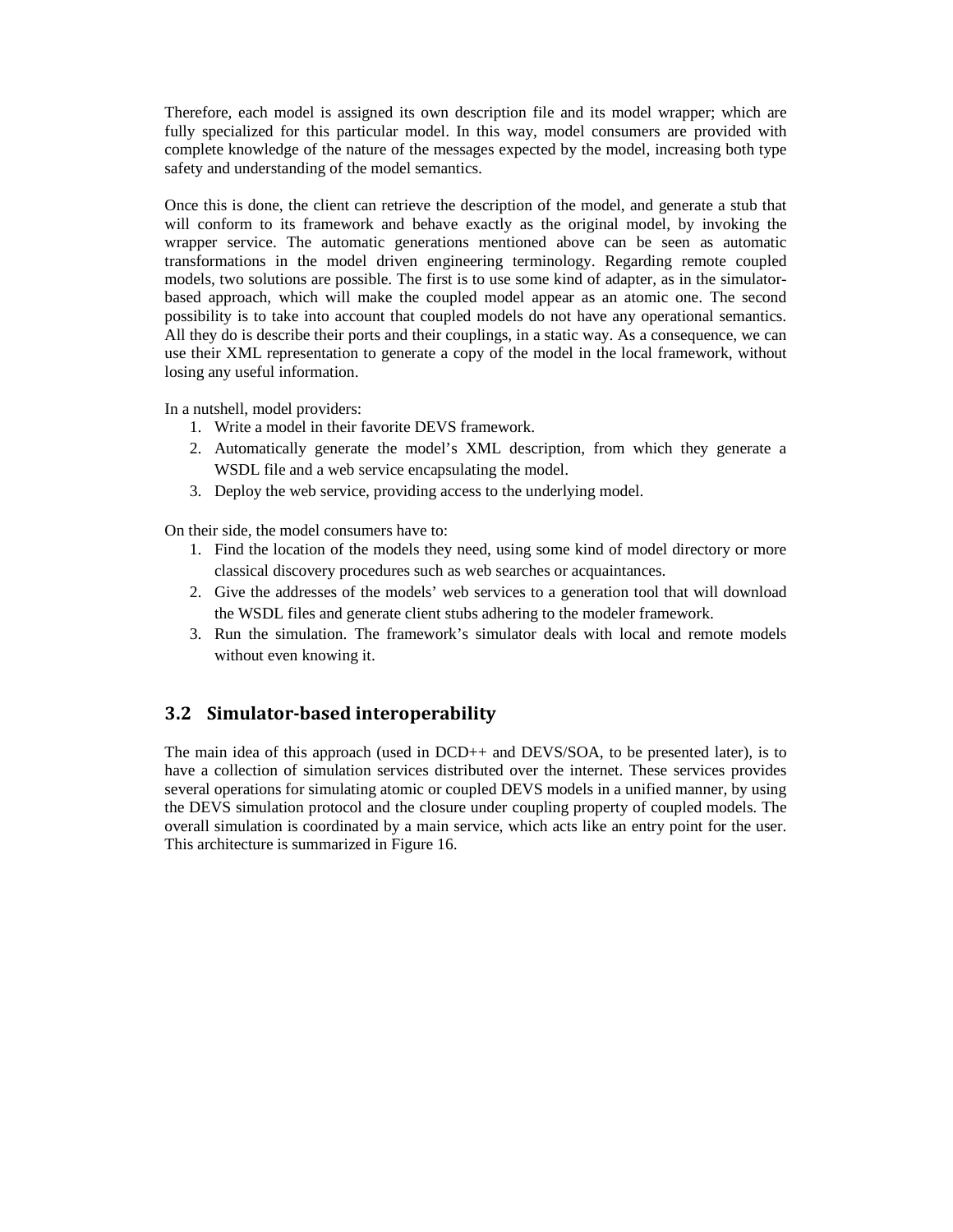

**Figure 16: DEVS components interoperability through simulators communication : components through simulators** 

In order to communicate, the DEVS services expose a standard interface that accepts the usual simulation protocol messages: *initialize* , *get time of next event*, *run transition* and so on.

From a user perspective, the simulation process consists of:

- 1. Writing a coupled DEVS model, using their favorite framework.
- 2. Providing a list of DEVS servers on which they wish to distribute the simulation.
- 3. Deploying the DEVS models to the servers (either by downloading them from their location or activating existing remote models) DEVS servers on which they wish to<br>US models to the servers (either by mg existing remote models).
- 4. Starting the simulation.

It should be noted that the above is one form of many possible protocols that can provide various forms of conservative and optimistic simulation, each of which must be proved to be correct as a implementation of the DEVS various forms of conservative and optimistic simulation, each of which must be proved to be correct as a implementation of the DEVS closure under coupling property [10]. to communicate, the DEVS services expose a standard interface that accomprotocol messages: *initialize, get time of next event, run transition* and ser perspective, the simulation process consists of: */riting a coupled DE* 

Implicit in the above description are the following constraints involving methods in the *CoreSimulatorInterface*: incomia) the above description are the following constraints involving methods in the *eSimulatorInterface*:<br>
• The *sendMessages()* method "must" employ the *putContentOnSimulator()* method as

- follows: for any simulator to which it wishes to send a content, it must call the recipient's *putContentOnSimulator()* method with the recipient and the content as arguments.
- Further, in applying its *computeInputOutput()* method, a simulator "must" be able to interpret the contents (satisfying the *ContentInterface*) it has received from the other simulators.

Notice that we cannot enforce these "must" requirements, and cannot prove that the simulation executes a desired behavior, unless we are given further information about its behavior. One executes a desired behavior, unless we are given further information about its behavior. One way to do ensure these conditions is when the simulators are truly DEVS simulators in that they satisfy the interfaces and constraints given below. Failing this additional rigor, the satisfy the interfaces and constraints given below. Failing this additional rigor, the interoperation involving DEVS and non-DEVS is purely at the technical level similar to that of a federation of simulators in HLA. This contrasts with the situation in which the federation is in a federation of simulators in HLA. This contrasts with the situation in which the federation is in fact derived from a DEVS coupled model for which correct simulation of the coupled model is guaranteed according to the DEVS formalism. *ntentOnSimulator*() method with the recipient and the content<br>mg its *computeInputOutput*() method, a simulator "must" be ablents (satisfying the *ContentInterface*) it has received from the c<br>orce these "must" requiremen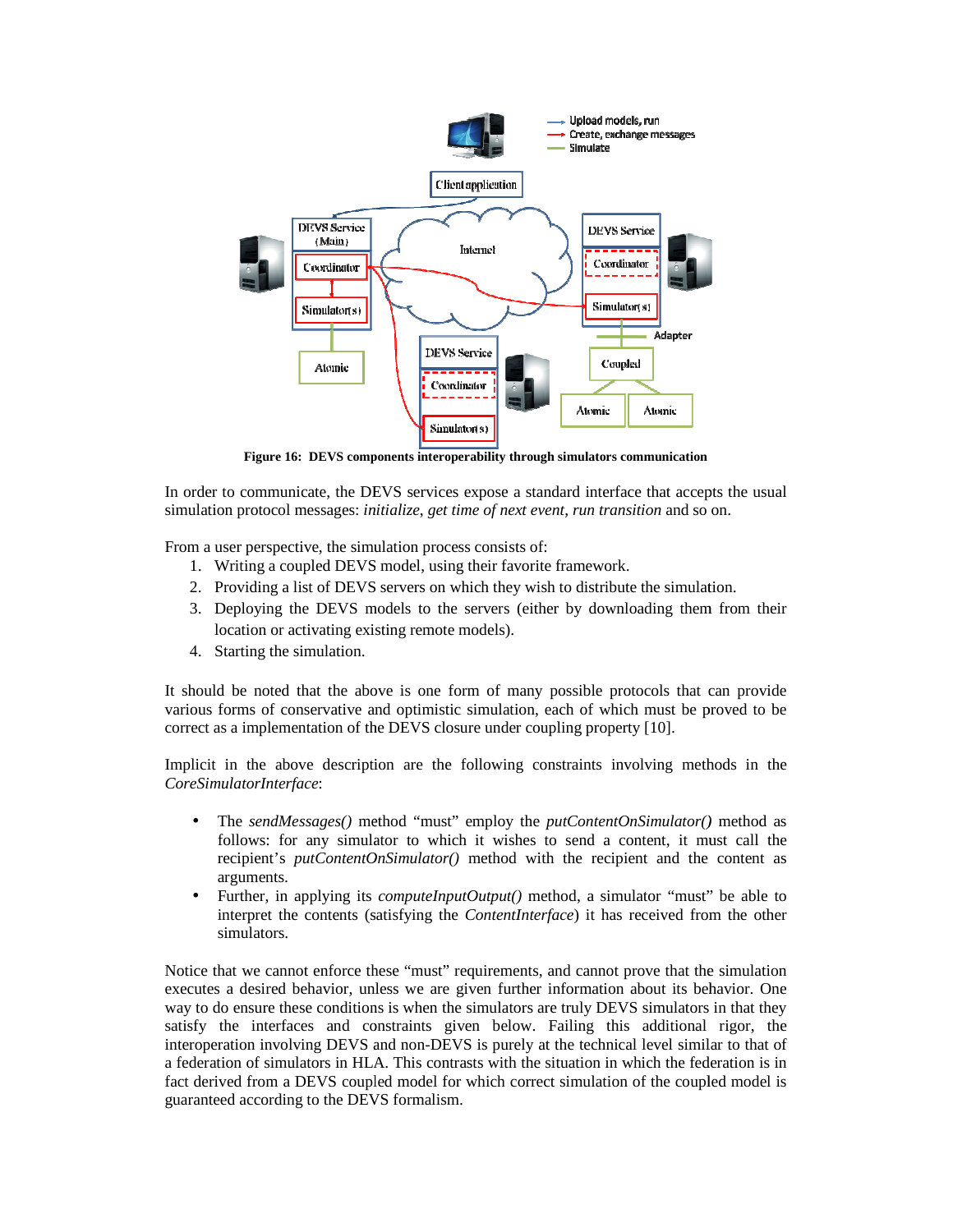# **4 Comparing Existing Designs and Implementations**

The two objectives discussed (*simulator-based* interoperability and *model-based* interoperability) face different challenges and have different purpose. Thus, they form two different sets of standards, and they can be treated separately. In other words, a simulation tool does not need to conform to both sets of standards to be able to reuse other resources from different working groups. In recent years, there have been a number of efforts to deal with these issues, and we will compare and discuss these approaches here from the two objective viewpoints.

### **4.1 Standardizing DEVS model representation**

*Standardizing DEVS model representation* allows a model to run on any DEVS simulation environment. This is powerful in the sense that a model can be retrieved from a repository and run locally on a different tool other than the originally intended running environment of that model. This is highly recommended to avoid performing distributed simulation between remote environments for obvious performance reasons.

Different working groups have used XML as a mechanism for interchanging model information. In order to do so, we need to define an XML vocabulary, which is formally defined by an XML Schema against which every file written in the vocabulary can be automatically validated. This arrangement gives an XML vocabulary several important advantages over *Platform Specific Models (PSMs)*:

- Validation against a schema promotes stability of the standard.
- The schema can restrict data types.
- The schema can define key data to insure consistency in the models (including the validation of important properties in the data values, such as uniqueness or duplicity of use, when needed).
- The schema can be extended to include constraint types or simulator directives. Files that are valid under the original schema continue to be valid under the extended one (though, of course, the reverse is not guaranteed).

This broader relevance has benefits for DEVS systems:

- When scenarios are stored in XML format, DEVS technology results are more readily integrated into broader information technology infrastructures.
- XML is the data interchange language of Web services.
- XML lends itself very well to compression.
- XML-based *eXtensible Stylesheet Language Transformations (XSLT)* offer a convenient way to specify translations of XML documents. If a DEVS scenario (with perhaps corresponding results) is stored in XML, then XSLT is easily applied to the scenario to produce a Web browser document that displays the results data in reports that are suitable for people to read.
- Encryption standards such as XML Encryption are emerging for XML data [12]. This encryption is important to commercial DEVS applications where the scenarios contain confidential data.

Libraries for these purposes—validating files, defining keys, compressing files, and the like are provided by numerous XML tools designed for manipulating and parsing XML data. It suffices to define our XML vocabulary in the form of a schema to utilize these tools. This contrasts to ad hoc formats that require writing, debugging, and maintaining routines equivalent to these tools.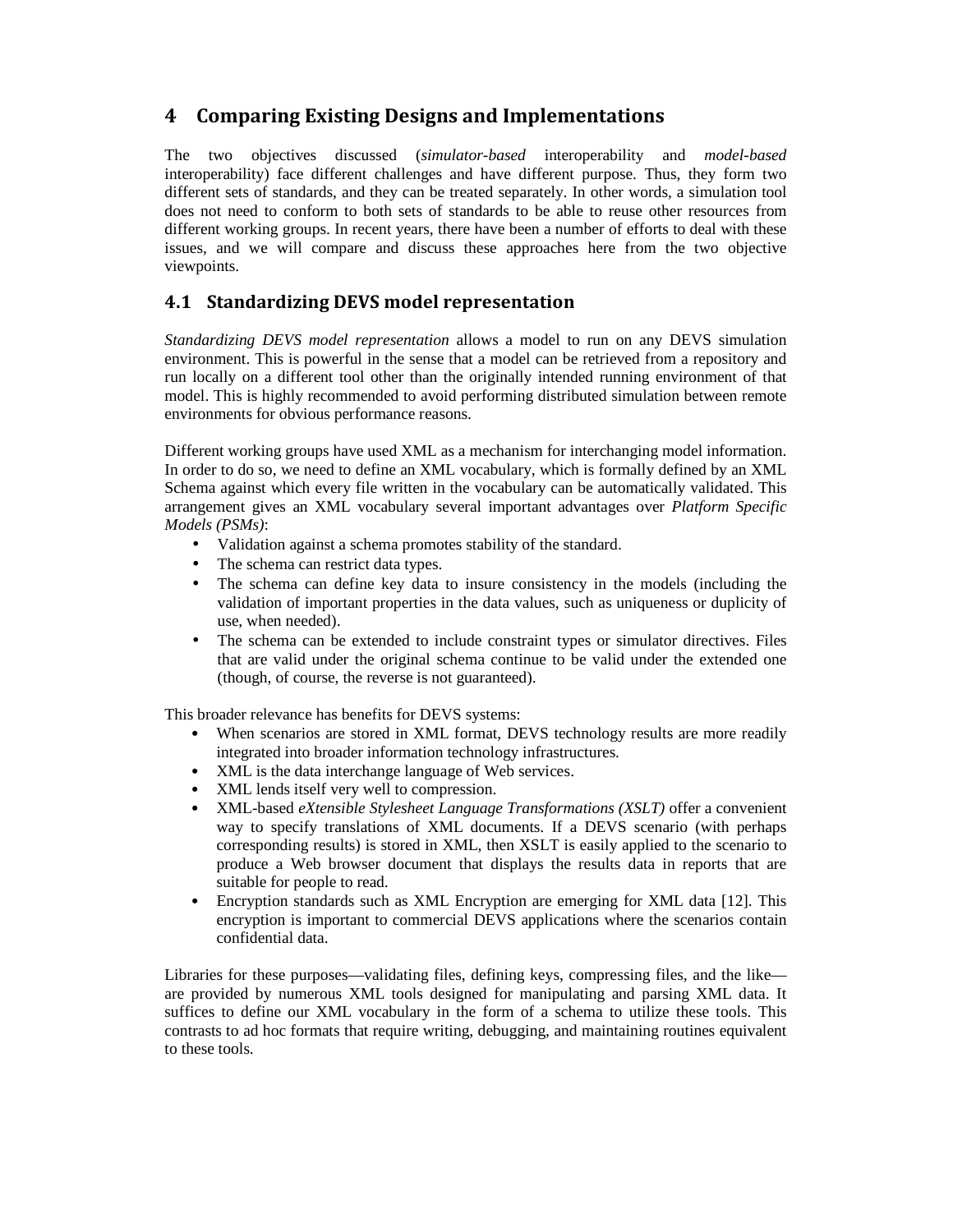

**Figure 17: DEVS/XML standard definition** 

Figure 17 shows a DEVS/XML standard definition framework. The DEVS/XML Schema includes the grammar for both the structure and behavior of DEVS models (i.e., coupled and atomic models). When it is defined, the system designer is able to create DEVS models in XML that may be validated against the DEVS/XML Schema. This forms a *valid DEVS/XML Model*. Next, there are two possibilities. The first one is to transform the previous scenario into a PSM for a concrete simulation engine, such as DEVSJAVA, DEVS/C++, CD++, xDEVS, etc. The second one is the development of a DEVS/XML simulator in a high-level programming language. Finally, a reverse engineering layer must be provided to come back from the PSMs to the *Platform Independent Models (PIMs)*. The reverse engineering is the most difficult to accomplish. In this case DEVS/XML must include a (complex) parser to obtain the corresponding DEVS/XML Scenario from a set of DEVS PSM files (atomic and coupled models), which compose the DEVS Scenario. Thus, in some cases, other approaches are needed to facilitate the reverse engineering.

Table 1 shows different approaches (some not presented here) defined to implement a DEVS/XML standard, including DEVSML and DML that will be described in the next chapters. All the approaches define a DEVS structure, whereas the behavior is completely defined in eUDEVS, DEVSML, and DML. The transformations from PIMs to PSMs are also defined in all the standards. In addition, two XML simulators have been developed: one for FD-DEVS, and another one for DEVS/SCXML. Finally, the reverse engineering has been partially applied to DEVS/Schema and DEVSML.

|                                                                              | <b>Structure</b> | <b>Behavior</b> | $PIM \rightarrow PSM$ | <b>XML Simulator</b> | <b>Reverse Engineering</b> |  |  |  |
|------------------------------------------------------------------------------|------------------|-----------------|-----------------------|----------------------|----------------------------|--|--|--|
| DEVS/Schema [33]                                                             |                  |                 |                       |                      |                            |  |  |  |
| FD-DEVS [34]                                                                 |                  |                 |                       |                      |                            |  |  |  |
| DEVS/SCXML [35]                                                              |                  |                 |                       |                      |                            |  |  |  |
| $e$ UDEVS [36]                                                               |                  |                 |                       | ×                    |                            |  |  |  |
| DEVSML [37]                                                                  |                  |                 |                       |                      |                            |  |  |  |
| $DML$ [38]                                                                   |                  |                 |                       |                      |                            |  |  |  |
| <sup>(1)</sup> Behavior limited by the corresponding Schema definition       |                  |                 |                       |                      |                            |  |  |  |
| $^{(2)}$ Behavior limited by the corresponding SCXML Schema definition       |                  |                 |                       |                      |                            |  |  |  |
| <sup>(3)</sup> Implemented for two simulation platforms (DEVSJAVA and xDEVS) |                  |                 |                       |                      |                            |  |  |  |

**Table 1. Different DEVS/XML designs of standard** 

The different DEVS implementations have evolved independently over the years, specifying their own model representation and rules. In practice, most of the DEVS tools would compile to a standard representation in their local specification, hence avoiding redesigning the software implementation to handle the standard representation directly. Figure 18 shows a typical sharing scheme. In this example, the DEVS model representation is stored in a repository from which it is retrieved to be executed on the target platform. The main challenge, as shown in Figure 18, is at the target platform and pertains to compiling the standardized representation into a local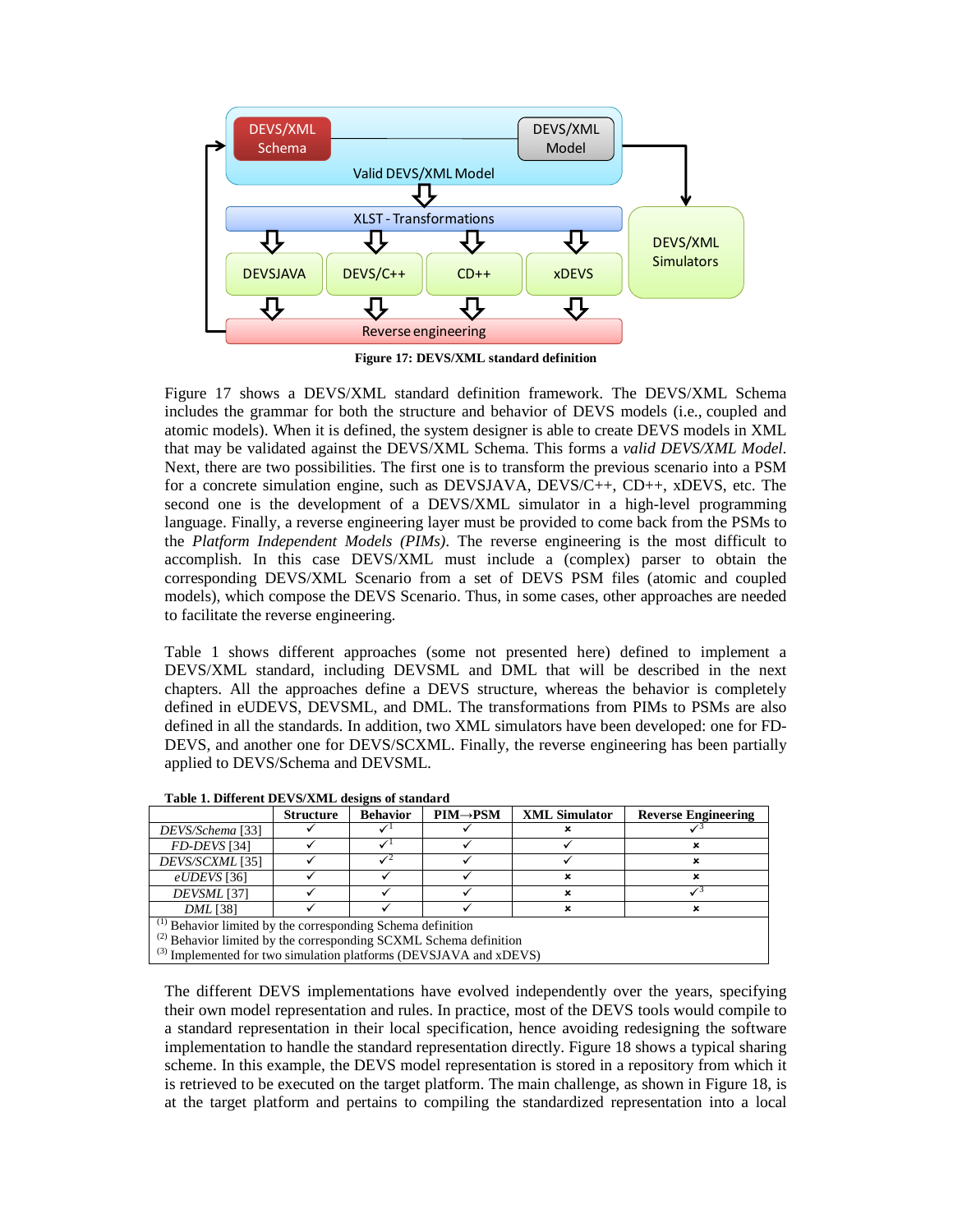representation. This is actually different from converting a home-grown representation into a standardized representation, since the resulting representation may require producing new source code. As such, the newly produced source code must be integrated and compiled with legacy source code before being able to run the simulation. This problem extends beyond the use of a programming language. For example, converting an XML representation of an atomic model into a  $C_{++}$  class does not guarantee its successful integration with a  $C_{++}$  DEVS-based tool. In fact, many other issues may be involved such as, for example, registering the atomic model, including other appropriate legacy C++ header files, compiler version, etc. In other words, one should be familiar with the internal implementation structure to be able to compile newly injected source code. Consequently, the main effort that is to be expected when moving to support the DEVS standardized representation models is developing a converter from/to the home-grown representation to/from the standardized representation. This challenges the designs presented here to provide a value proposition that makes it worth the implementation effort to develop such a converter. This is an essential issue to overcome in order to reach practical standards that are widely adopted. One possible path to pursue is in working together in developing the common feature of this converter where each party can then extend it to resolve their internal representation specific issues.



**Figure 18: Standardized Model Representation Flow** 

Table 2 shows the list of designs for standardizing DEVS model representations. Except for DEVSML, which uses Document Type Definition (DTD), all of the designs use the XML schema (also called XML Schema Definition (XSD)) for the DEVS representation. XML schemas are more powerful than DTDs and became a W3C Recommendation on May 02, 2001. DEVS/SCXML and CoSMoS include graphical notations on top of XML model representation. In this way, standardization in XML is also needed for the graphical notations before it is converted into DEVS XML representation. This introduces another standardization layer, which will add more complexity to a more broadly adopted standardization process. DML tackled the targeted programming languages, allowing XML representation to be more aware of used programming language. This is an interesting approach, making XML conversion to a programming language easier. However, this requires the modelers to know all programming languages that a model may eventually be converted to. It is worth noting that all of the designs assume that DEVS models are written in a programming language. However, this is not always true. For example, CD++ defines coupled models as textual scripts but atomic models as C++ classes. This type of differences may lead to having a specific converter for a simulation environment (Figure 18).

To conclude, the biggest challenge that these designs face is bringing them closer together to form a more broadly based new standardized representation. This is because existing software needs to be changed to conform to the new standardized representation.

| <b>Design</b> | <b>Description</b>                                                                           |  |  |  |  |
|---------------|----------------------------------------------------------------------------------------------|--|--|--|--|
| DEVS/XML      | XML representation for both DEVS atomic and coupled models                                   |  |  |  |  |
| <b>DEVSML</b> | Document Type Definition (DTD) XML representation for both DEVS atomic and<br>coupled models |  |  |  |  |

**Table 2. Summary of Standardizing DEVS model Representation Designs**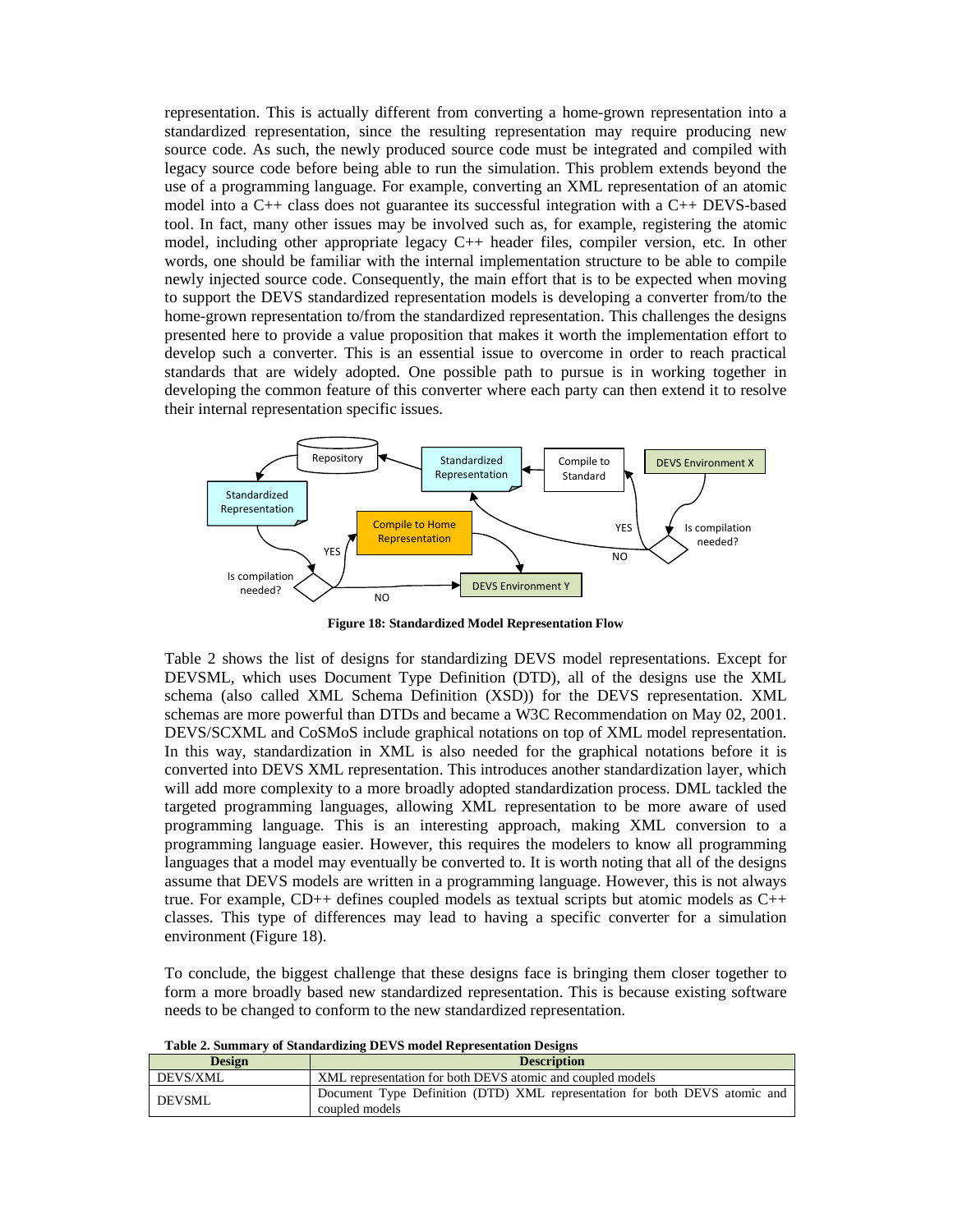| XFD-DEVS (XML Finite<br>Deterministic DEVS) | It provides XML Schema Definition (XSD) representation for both DEVS atomic and<br>coupled models. It is tabular-based methodology to automate the DEVS state machine<br>specification process.              |
|---------------------------------------------|--------------------------------------------------------------------------------------------------------------------------------------------------------------------------------------------------------------|
| DEVS/SCXML (DEVS<br><b>State Chart XML)</b> | DEVS State Machine (XFD-DEVS SM) model is XML representation that needs to be<br>converted to run by simulation. This XFD-DEVS SM is converted from SCXML, which<br>is an XML representation of a UML model. |
| DML (DEVS Markup)                           | It provides XML for DEVS models while making it more programming language aware,                                                                                                                             |
| Language)                                   | such as adding snippet code in XML.                                                                                                                                                                          |
| CoSMoS (Component-                          | It deals with developing models graphically and code generation                                                                                                                                              |
| based System Modeling)                      |                                                                                                                                                                                                              |

### **4.2 Standardizing Interoperability Middleware**

*Interfacing different simulation environments* is intended to synchronize the same simulation run across distributed network (i.e., distributed simulation). Distributed simulation can provide many benefits such as heterogeneous model reuse without the need to standardize model representation. Other benefits include removing impediments to moving people/equipment to other locations and information hiding—including the protection of intellectual property rights. This type of interfacing is the main objective of the distributed simulation middleware, which connects all participants.

The middleware is the area of most interest to overcome current distributed simulation challenges and to meet future expectation, as indicated by a number of surveys of experts of different simulation background [19][13]. These surveys also identified some research challenges for a distributed simulation middleware:

- 1. *Plug-and-Play* capability: the middleware should couple heterogeneous models effortlessly even at runtime. Thus, standards should be simple to understand, quick to support, and with low-risk for legacy systems (i.e., changing implementation is not acceptable). Further, plugand-play indicates a high-level of dynamicity, for instance simulations should be able to join/disjoin a simulation session with a history. In other words, having to change the source code and then compile it in order to be able to connect with a simulation component is not a plug-and-play approach.
- 2. Automated *semantic interoperability between domains* is necessary to achieve the plug-andplay challenge. To automate this process, connectivity *semantic* must be defined in the form of messages (i.e., XML) rather than programming parameters as in most of RPC-style systems.

Figure 19 shows the relationship between the middleware and the simulation environments. A simulation engine executes a number of Coordinators (i.e., coupled model simulator) and Simulators (i.e., atomic model simulator). Simulation engines synchronize simulation activities via the middleware. In this case, a simulation engine packs the simulation information (i.e., called *simulation semantics*) and passes it to the middleware via the Application Programming Interface (API). Therefore, the simulation semantics and API play a major role in making the standards flexible enough for dynamicity and future improvements, since simulation engines influence each other only through this information. Afterward, the middleware delivers the simulation semantics to the destination *address*.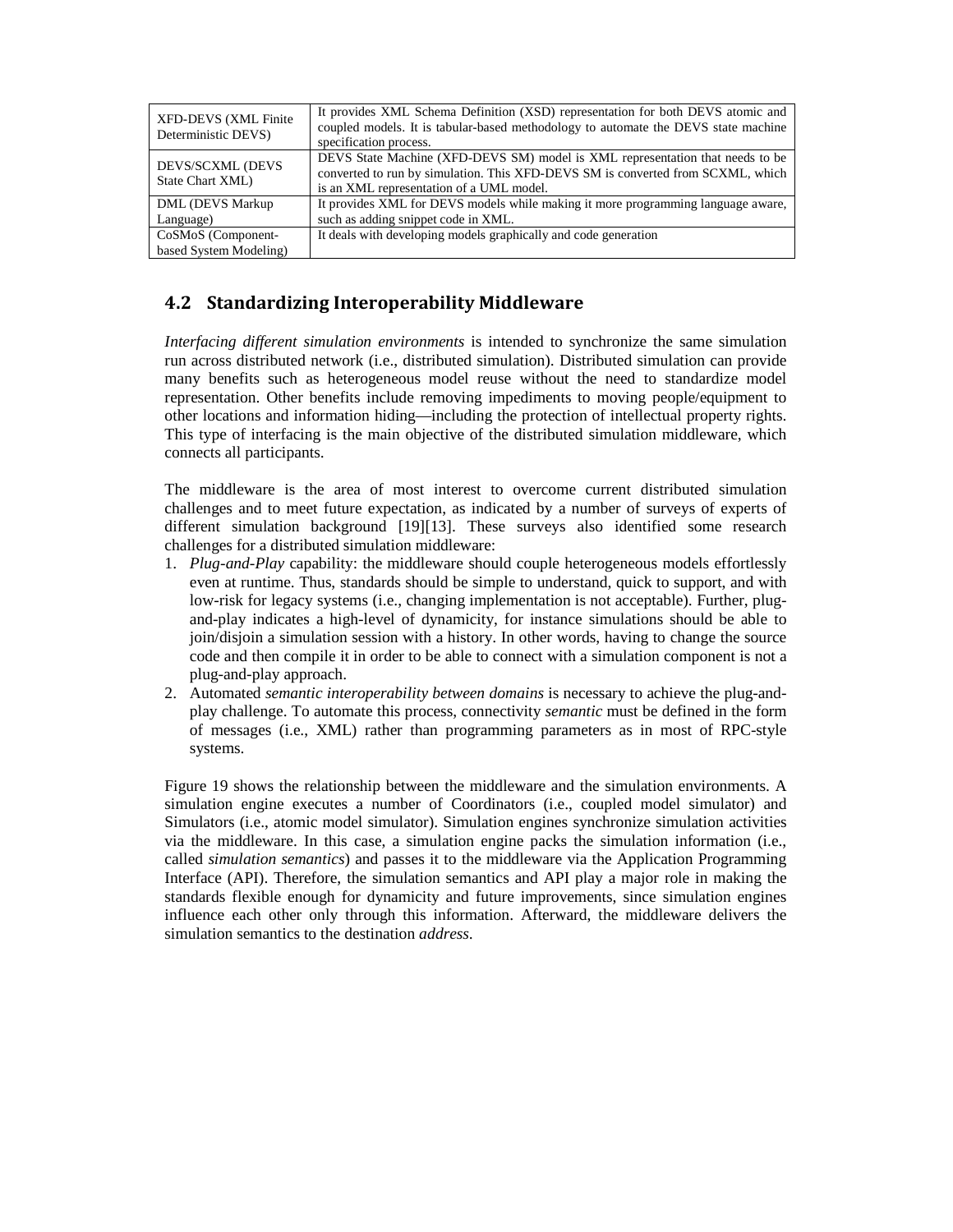

**Figure 19: Standardized Middleware Reference Model** 

Each of the major elements shown in Figure 19, simulation semantics, API, and addresses, is important and directly affect the interoperability standards. Further, the underlying technology framework influences the design of those elements. The presented designs here use three technologies: CORBA, SOAP-based Web-services, and RESTful Web-services. We illustrated all of distributed simulation issues and future trends in [23].

The following requirements can be compiled for a middleware standard that combines the qualities of the separate approaches in order to achieve a broad based yet practical standard:

- Respect existing systems without requiring them to change software implementation dramatically. In other words, it needs to avoid standardizing software implementation. This is important to allow different teams to evolve independently. The standards should allow a team to extend their tools with other none-standard related features without breaking the standard support. Thus, standards should not make any assumptions on how a certain DEVS or none-DEVS implementation package is realized.
- It must handle any type of DEVS model representation. In this case, a model is placed in a simulation engine domain that is capable of executing it. This is important because legacy models can still be used.
- It must be flexible enough for future improvements and changes. In other words, the standards should be portable to another technology that may appear in the future.
- The standards should support a full simulation experiment environment. The method should define the modeler-required steps to couple distributed models, execute the simulation, and retrieve results. Further, the standards should allow different nonerelated sessions (i.e., experiments) to be executed simultaneously.
- It must be not take much effort to support with low risk to existing systems.
- It must be extendable to interoperate DEVS-based tools with none-DEVS tools.

Table 3 summarizes the four current approaches with respect to the reference model shown in Figure 19. *DEVS/SOA* defines interfaces for simulators and coordinators where simulation information is passed in the form of programming procedures. The RPC call is then converted to a SOAP message by a SOAP engine and wrapped in an HTTP message. DEVS/SOA variant 2 goes on to provide a DEVS Namespace, derived from the XML Namespace, to support interoperability among DEVS implementations that employ different internal representations of the values within DEVS messages. DEVS/SOA distributes models (via DEVML script) based on a DEVS tool, source code, and a machine IP address. This may be a problem when conducting multiple simulation sessions simultaneously. The *Distributed DEVS Simulation Protocol* is also based on SOAP WS, as in the DEVS/SOA case. However, it defines a single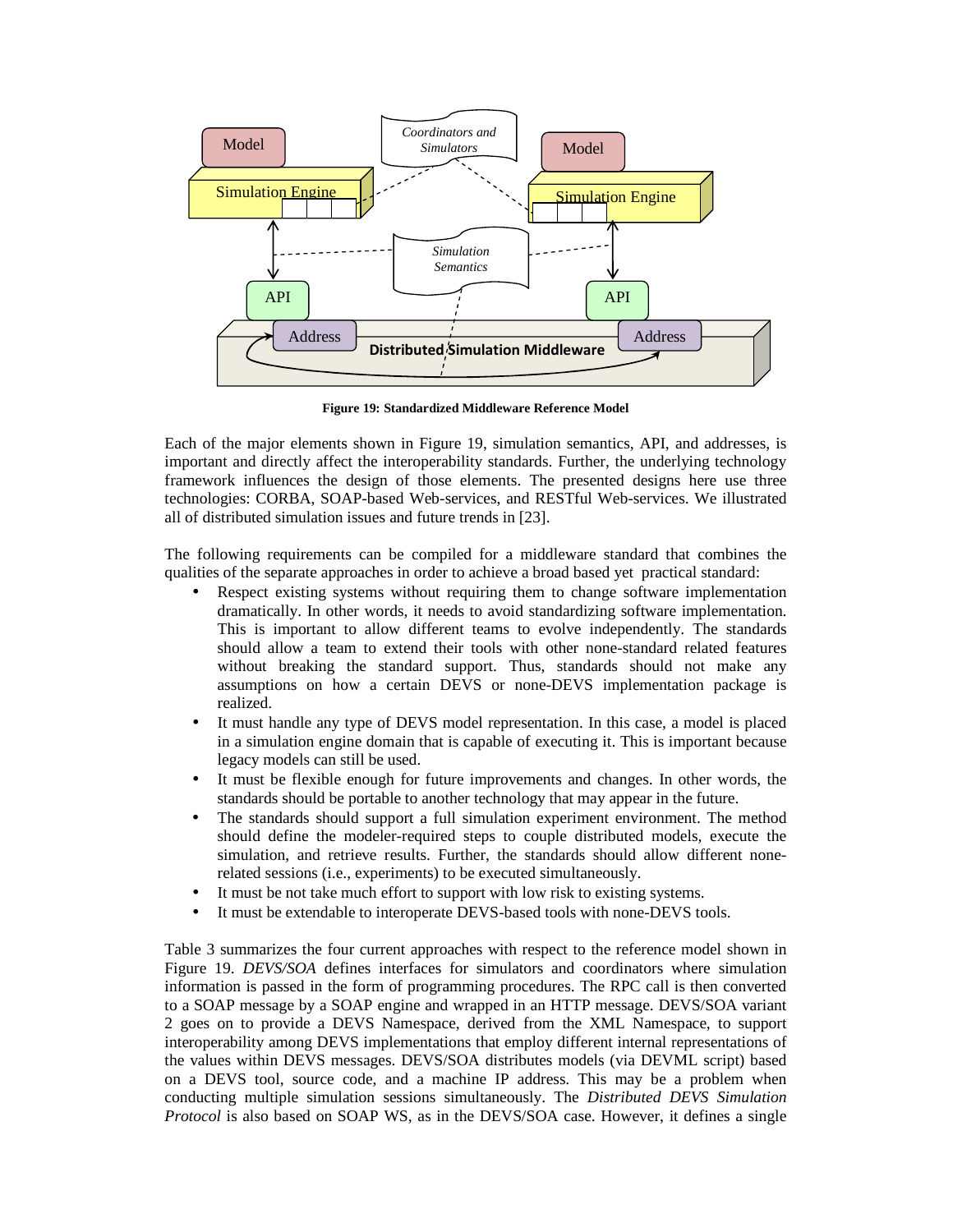WS port to wrap an entire DEVS domain, which allows fewer RPCs and more implementation hiding. All of the simulation information is exchanged in XML messages that are sent as SOAP attachments. This also makes it less dependent on the SOAP WS framework. All models are wrapped in a single coupled model simulated by the main domain. DEVS models are distributed among domains according to an XML document. The *Shared Abstract Model* is based on CORBA. It defines interfaces for simulators and coordinators (called proxies) where simulation information is passed in the form of programming procedures. The *RESTful Interoperability Simulation Environment (RISE)* is based on RESTful Web-services. It uses HTTP uniform channels (methods) to communicate all of the simulation information as XML messages. Each domain is wrapped behind three URIs that can be named at runtime. It uses a single Time Management component to synchronize all domains when the conservative-based method is applied. On the other hand, domains can directly exchange those XML messages when an optimistic-based method is used. RISE assumes an entire model is placed in each domain. Modelers connect the input/output ports of all models by means of an XML configuration document. RISE does not interfere with internal domains details, including DEVS coordinators and simulators, hence making it independent of the DEVS formalism.

| <b>Design</b>                                                                    | <b>Technology</b>    | <b>API</b>                                           | <b>Simulation</b><br><b>Semantics</b> | <b>Addressing</b>                                                | <b>Simulation</b><br><b>Algorithm</b> | <b>DEVS</b><br><b>Model</b><br>Level |
|----------------------------------------------------------------------------------|----------------------|------------------------------------------------------|---------------------------------------|------------------------------------------------------------------|---------------------------------------|--------------------------------------|
| DEVS/SOA<br>(Variant 1)                                                          | SOAP WS              | RPC-style                                            | Procedure<br>Parameters               | WS Port (URI)<br>per coordinator<br>and simulator                | Conservative                          | Coupled                              |
| DEVS/SOA<br>(Variant 2)                                                          | <b>SOAP WS</b>       | RPC-style                                            | <b>DEVS</b><br>(XML)<br>Namespace     | WS Port (URI)<br>per coordinator<br>and simulator                | Conservative                          | Coupled                              |
| Distributed DEVS<br><b>Simulation</b><br>Protocol                                | <b>SOAP WS</b>       | RPC-style                                            | <b>XML</b>                            | Single WS Port<br>(URI) wrapper<br>per simulation<br>environment | Conservative                          | Coupled                              |
| <b>Shared Abstract</b><br>Model Approach                                         | <b>CORBA</b>         | RPC-style                                            | Procedure<br>Parameters               | <b>CORBA</b><br>object/proxy per<br>coordinator and<br>simulator | Undefined                             | Coupled                              |
| <b>RESTful</b><br>Interoperability<br><b>Simulation</b><br>Environment<br>(RISE) | <b>RESTful</b><br>WS | Four HTTP<br>Uniform<br><b>Channels</b><br>(methods) | <b>XML</b>                            | three resources<br>(URI) per<br>simulation<br>domain             | Conservative/<br>Optimistic           | Independent                          |

**Table 3. Summary of Standardizing DEVS Interoperability Designs** 

The main objective of standardized DEVS would be to enable different DEVS implementations to interface and coordinate among each other to simulate the same model structure across their domains. A standardized DEVS imposes some requirements and assumptions in order to make the proposed protocol achievable and acceptable by different teams. Because of these requirements, minimum design changes are expected to each DEVS implementation, mainly by hiding the detailed implementation behind a wrapper and focusing only on the exchanged information that is needed to perform simulation and coordination among distributed models. Such Coordinators must find the models that they want to send their messages without worrying about other details such as constructing messages in XML documents or where which specific DEVS implementation is simulating the other models.

The DEVS simulation protocol was also discussed to show the exchanged messages format and contents. Further the overall simulation coordination showing each DEVS domain role in the phases of each simulation cycle was described. In addition, the head/proxy structure was introduced to coordinate a coupled model simulation in the distributed environment in order to reduce the number of exchanged messages across the network. However, a standard is not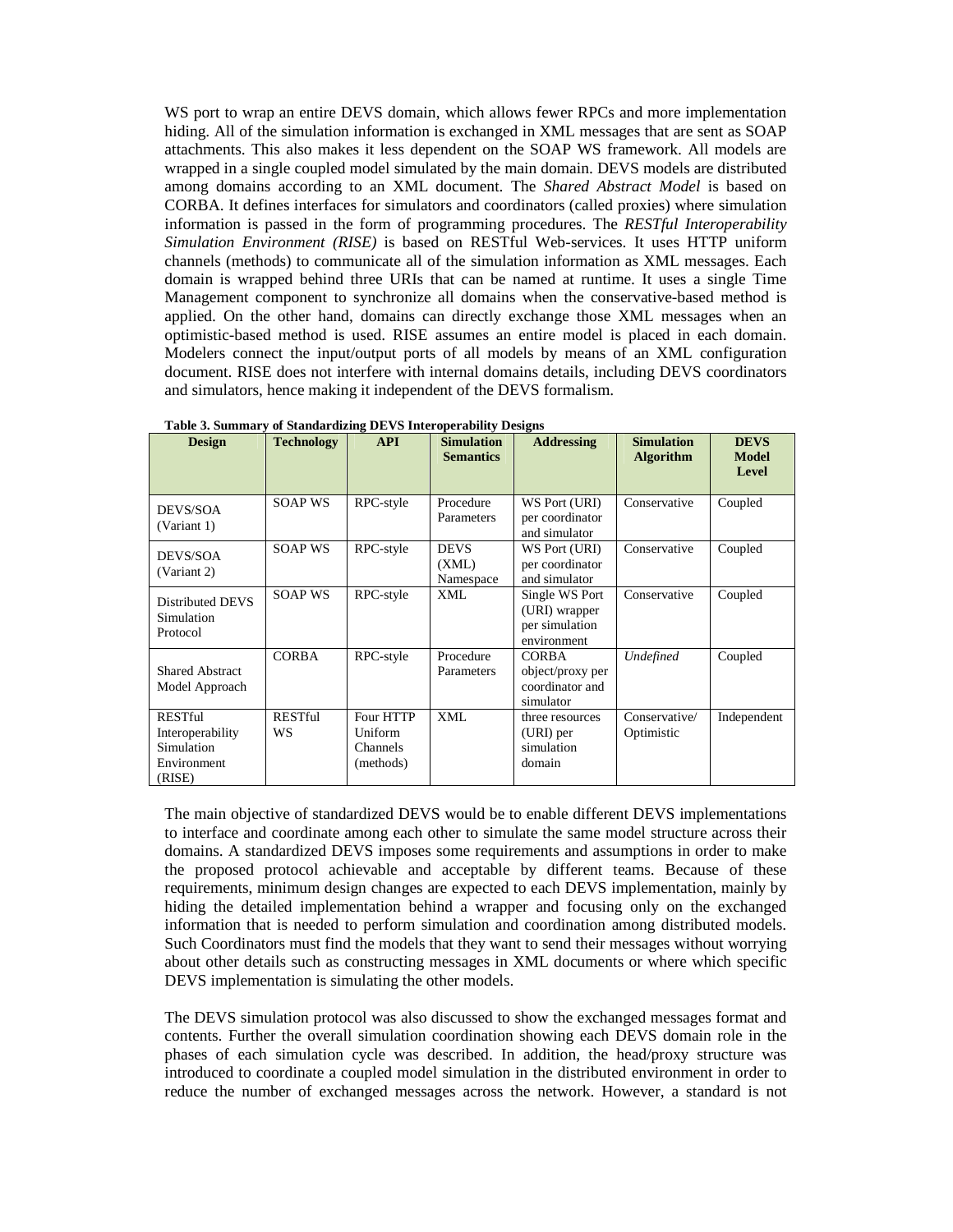limited to one algorithm, hence more schemes may be added in the future and used easily by including this information in the exchanged XML documents.

The presented protocol assumed the usage of web-services technology as the communication framework. However, the protocol takes into account that the DEVS simulation messages should be easily ported to different communication architecture in the future, if needed to do so. This is accomplished by constructing all simulation messages in XML documents so that any changes in the protocol messages will be done to those XML documents rather than to the webservices specific communication interfaces. The DEVS Namespace formulated in DEVS/SOA is a foundation for such extension.

## **5 Summary**

In this chapter, we have introduced the main ideas and concepts about DEVS M&S standardization. We discussed different designs to bridge the gap between implementations of DEVS M&S software, most of which are based on standard XML notations to share information, and to achieve model reuse.

Two different interoperability objectives must be addressed: how to represent DEVS models that can interoperate in a platform-independent fashion and how to standardize the interoperability of the middleware used for simulation purposes. These objectives have different purposes, and they should be treated separately. The following two chapters will focus on each of these two objectives in detail.

Different technologies have been proposed to deal with interoperability middleware: CORBA, XML, Web Services (SOAP-based and RESTful), the High Level Architecture and other technologies. In every case, this middleware must execute a DEVS simulation protocol, and should be able to parse and interpret the model representation.

We have discussed different simulation environments and compared their facilities, including DEVS/Schema, FD-DEVS, DEVS/SCXML, eUDEVS, DEVSML, and DML. These tools have evolved independently over the years, and a need for interfacing these tools has emerged. We also presented a discussion of different representation designs, including DEVS/XML, DEVSML, XFD-DEVS, DEVS/SCXML, DML, and CoSMoS.

Finally, we discussed the different aspects (including underlying technology, API style, synchronization algorithms, etc.) for various DEVS environments, including DEVS/SOA (and its different variants), the Distributed DEVS Simulation Protocol, the Shared Abstract Model approach, and RISE (the RESTful Interoperability Simulation Environment).

### **REFERENCES**

- [1] R. M. Fujimoto. *Parallel and Distribution Simulation Systems.* Wiley, 1999.
- [2] Radhakrishnan, R., D. E. Martin, M. Chetlur, D. M. Rao, and P. A. Wilsey. 1998. "An object-oriented time warp simulation kernel". In Proceedings of the International Symposium on Computing in Object-Oriented Parallel Environments, LNCS 1505, pp. 13-23.
- [3] C. A. Bailey, R. M. McGraw, J. S. Steinman and J. Wong. "SPEEDES: A brief overview". In Proceedings of SPIE, pp. 190-201. Orlando, FL, USA, 2001.
- [4] IEEE Std. 1278. "IEEE standard for modeling and simulation. Distributed Interactive Simulation (DIS)". *IEEE Std. 1278,* 1995.
- [5] [7] IEEE Std. 1516.1-2000. "IEEE standard for modeling and simulation. High Level Architecture (HLA) - Federate Interface Specification". *IEEE Std. 1516.1-*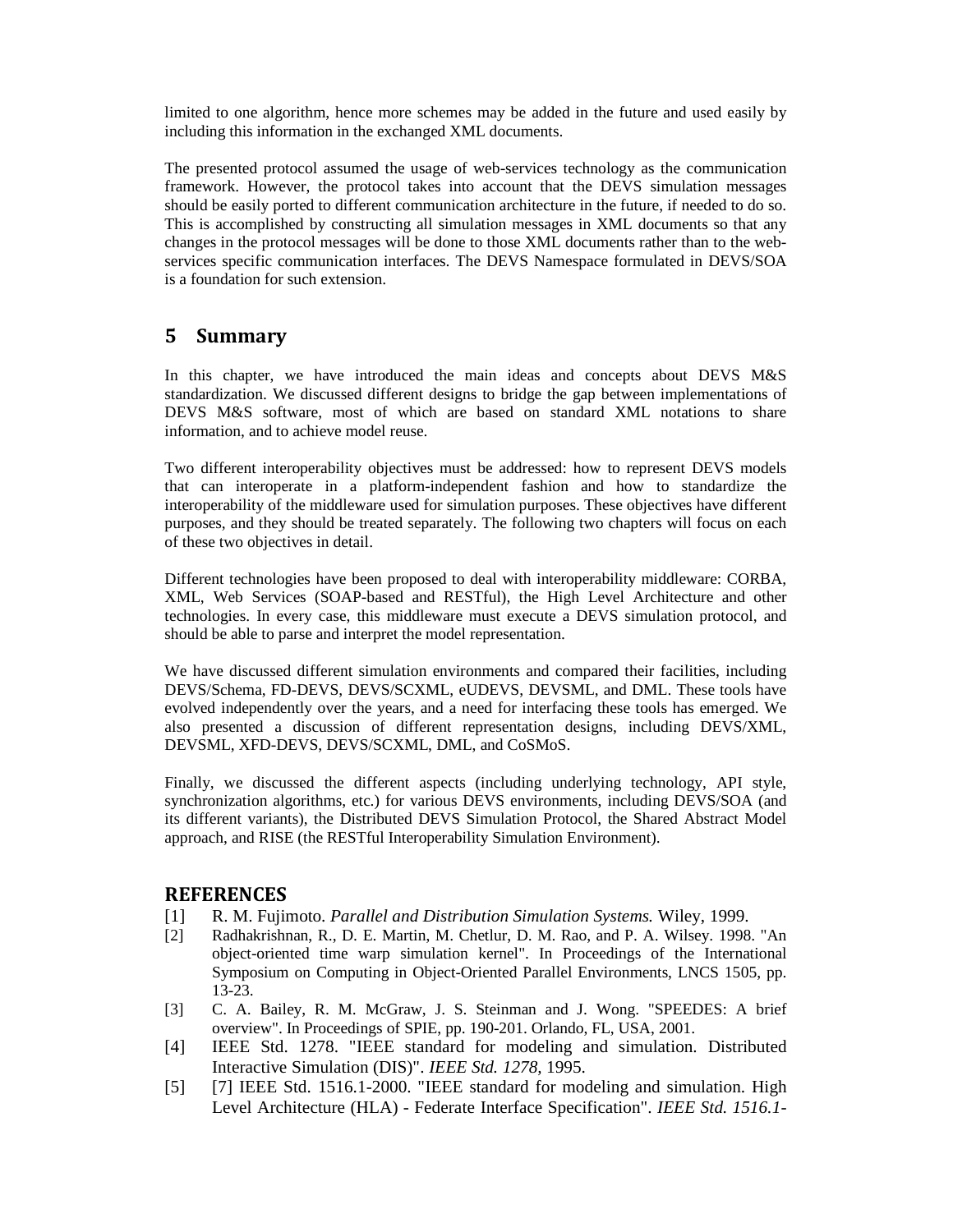*2000,* pp. i-467, 2001.

- [6] [8] J. R. Noseworthy. "Developing distributed applications rapidly and reliably using the TENA middleware". *Proc. of Military Communications Conference, MILCOM 2005.* Atlantic City, NJ, 2005.
- [7] B. P. Zeigler, H. Sarjoughian et al. "ACIMS Software site," http://www.acims.arizona.edu/SOFTWARE/software.shtml [Accessed: November 2009].
- [8] G. Wainer, "Discrete-Event Modeling and Simulation: A Practitioner's Approach". CRC press, Taylor & Francis Group. Boca Raton, Florida. 2009.
- [9] J. Nutaro. Adevs, A Discrete EVent System simulator, https://sourceforge.net/projects/adevs/. [Accessed: November 2009].
- [10] S. Kim, H. S. Sarjoughian, and V. Elamvazhuthi, (2009), DEVS-Suite: A Componentbased Simulation Tool for Rapid Experimentation and Evaluation. Spring Simulation Multi-conference, San Diego, CA, USA.
- [11] J. Himmelspach, R. Ewald, and A. M. Uhrmacher. A flexible and scalable experimentation layer for JAMES II. In S. Mason, R. Hill, L. Moench, and O. Rose, editors, Proceedings of the Winter simulation conference, pages 827—835. Winter Simulation Conference, Dec. 2008.
- [12] B. Zeigler; P. Hammods "Modeling & Simulation-Based Data Engineering: Pragmatics into Ontologies for Net-Centric Information Exchange". Academic Press. 2007.
- [13] R. Freigassner, H.S. Sarjoughian, H. Praehofer, B.P. Zeigler, (2001), "A Systems Approach to a Validation and Verification Methodology within the FEDEP Six-Step Process", Simulation Interoperability Workshop, 01E-SIW-085, June, IEEE Press, London, UK.
- [14] C. Boer, A. Bruin and A. Verbraeck "A survey on distributed simulation in industry". Journal of Simulation. Vol. 3, No. 1, pp. 3–16. March 2009.
- [15] A. Chow, (1996), Parallel DEVS: A Parallel, Hierarchical, Modular Modeling Formalism and Its Distributed Simulator. Simulation Transactions, 13(2): 55–67.
- [16] B. Zeigler; T. Kim; H. Praehofer. Theory of Modeling and Simulation: Integrating Discrete Event and Continuous Complex Dynamic Systems. Academic Press. 2000.
- [17] Extensible Markup Language (XML) 1.0 (Fifth Edition). http://www.w3.org/TR/RECxml/ . Accessed March 2010.
- [18] K. H. Goldberg "XML: Visual QuickStart Guide", 2nd Edition. Peachpit Press. Berkeley, CA. 2009.
- [19] S. Strassburger, T. Schulze, R. Fujimoto "Future trends in distributed simulation and distributed virtual environments: results of a peer study". Proceedings of Winter Simulation Conference (WSC 2008). Miami, FL, USA. 2008.
- [20] IEEE: Standard for modeling and simulation (M&S) High Level Architecture (HLA) frameworks and rules. Technical Report 1516, IEEE (2000).
- [21] IEEE: Standard for modeling and simulation (M&S) High Level Architecture (HLA) federate interface specification. Technical Report 1516.1, IEEE (2000).
- [22] IEEE: Standard for modeling and simulation (M&S) High Level Architecture (HLA) object model template (OMT) specification. Technical Report 1516.2, IEEE (2000).
- [23] G. Wainer G.; K. Al-Zoubi "An Introduction to Distributed Simulation". Chapter 11, Modeling and Simulation Fundamentals: Theoretical Underpinnings and Practical Domains. Banks C., Soklowski J. (Editors). Wiley. New Jersey, 2010.
- [24] M. Henning, and S. Vinoski. "Advanced CORBA programming with C++". Reading, MA: Addison–Wesley. 1999.
- [25] M. Henning, "The Rise and Fall of CORBA". Communications of the ACM. Vol. 51, No. 8, August 2008. Also available at http://queue.acm.org/detail.cfm?id=1142044 [Accessed March 2010].
- [26] R. T. Fielding "Architectural Styles and the Design of Network-based Software Architectures", Doctoral dissertation, University of California, Irvine, 2000. Available